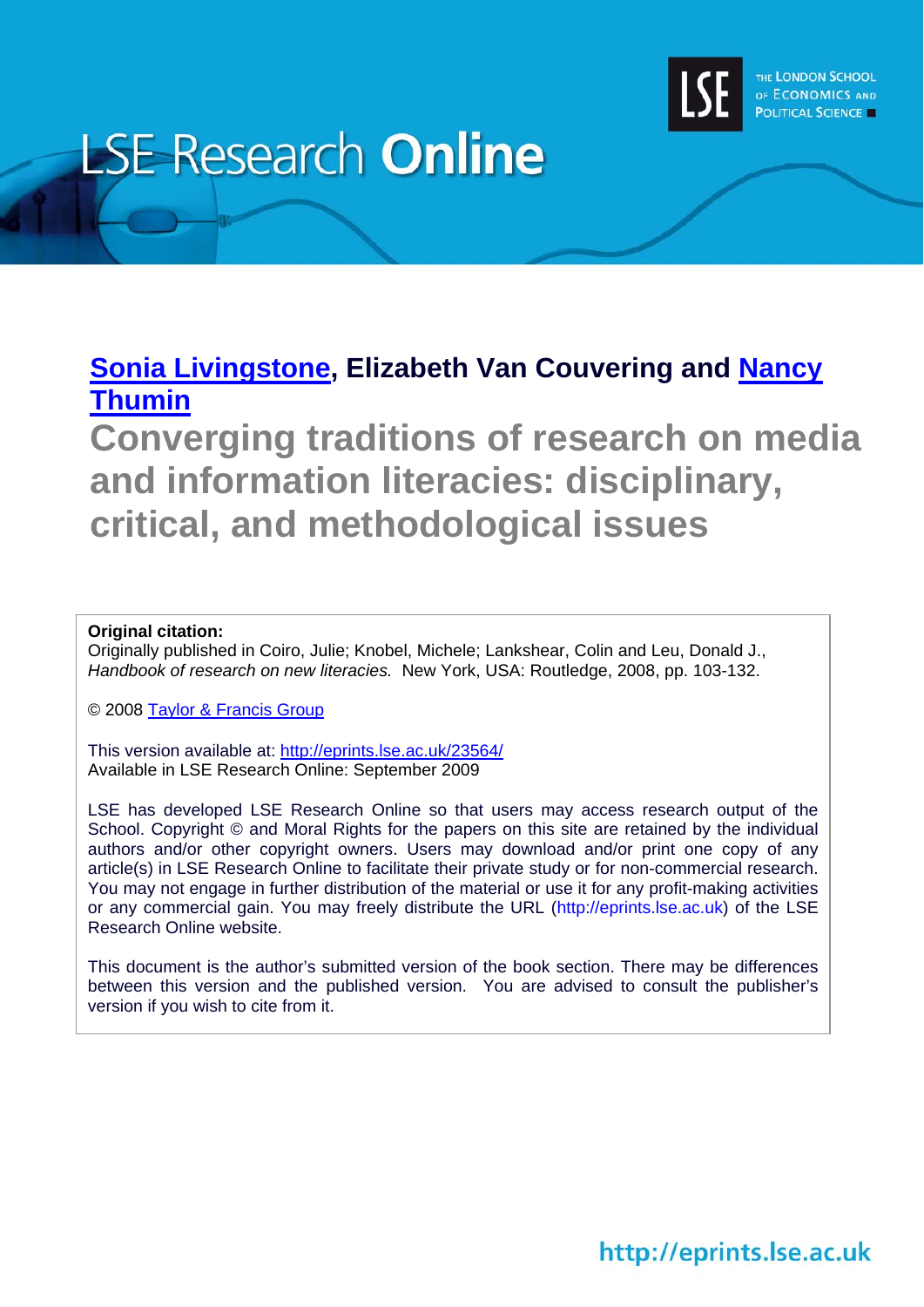### Running Head: CONVERGING TRADITIONS IN LITERACY RESEARCH

Converging Traditions of Research on Media and Information Literacies: Disciplinary, Critical and Methodological Issues

Sonia Livingstone, Elizabeth Van Couvering, and Nancy Thumim London School of Economics and Political Science

Contact details for first author: Department of Media and Communications London School of Economics and Political Science Houghton Street, London WC2A 2AE, UK t +44 (0) 20 7955 7710 f +44 (0) 20 7955 7248 e s.livingstone@lse.ac.uk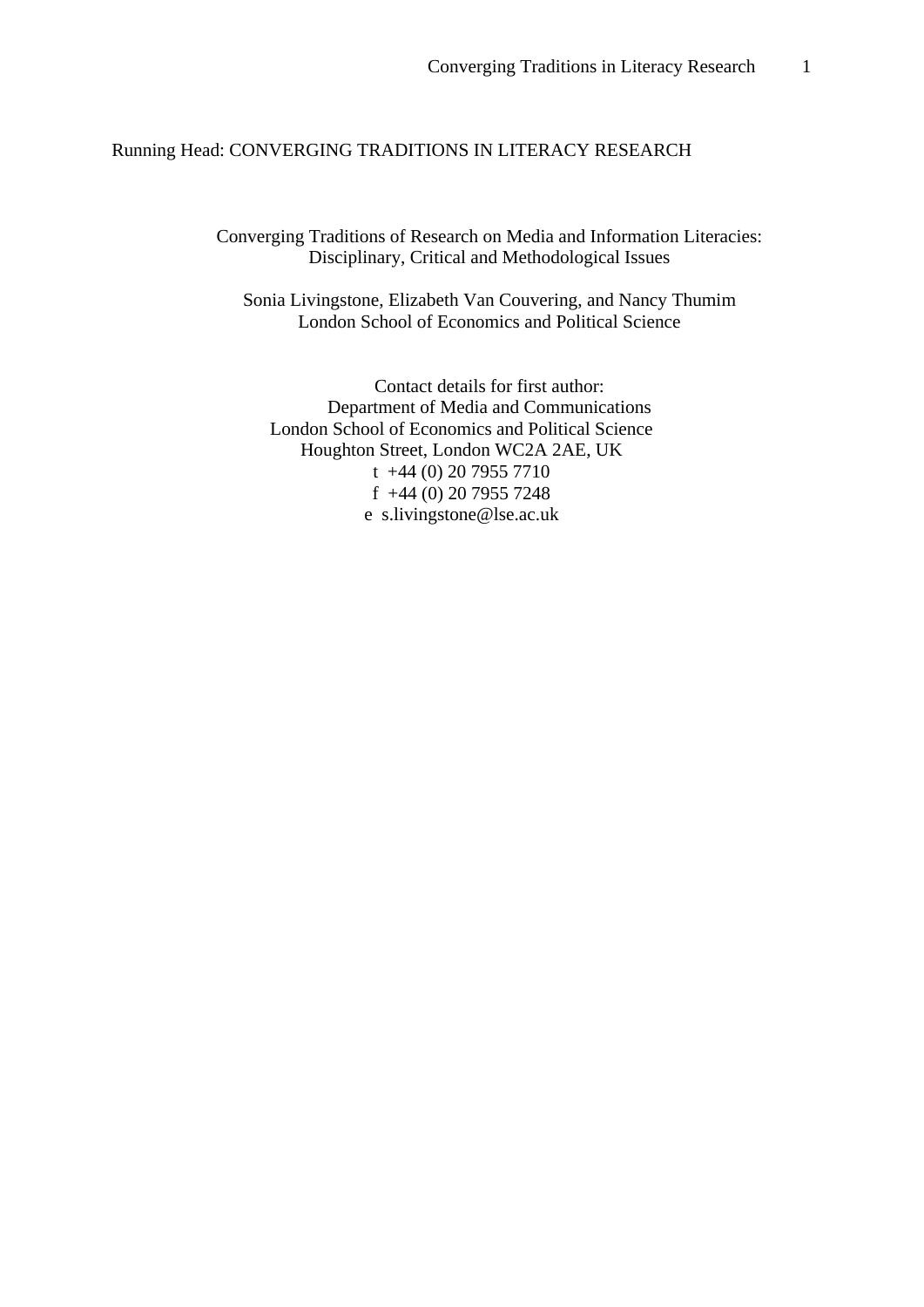### The Convergence of Literacies

New communications and information technologies pose significant challenges for their users. They require the rapid development and continual updating of a diversity of skills, competences and knowledge, from the already-familiar to the very-new, and from the most basic to the highly sophisticated. In academic research, these skills and knowledge requirements are increasingly framed in terms of "literacy". In this chapter, we map out a research agenda on new literacies. In so doing, we draw together the traditions of media literacy and information literacy.

As broadcast, audiovisual, and print media converge with telecommunications, computing, and information systems, research on media literacy and information literacy could hardly remain separate. Indeed, despite their contrasting disciplinary backgrounds, theories, and methods, these research traditions have an increasingly similar object of inquiry: the public's understanding of and effective engagement with media, information and communication technologies of all kinds. We advocate a converged or at least dialogical concept of media and information "literacies", arguing that each tradition has much to learn from the other, although we accept that some differences must remain.

The term "literacy" itself may need some defense, being often contested, seemingly restricted to a past world of print, and stigmatizing of those who lack it. We would point the reader to historical and contemporary debates about print literacy (Kintgen *et al.*, 1988; Luke, 1989), to the broad literature on 'reading the world' (Freire & Macedo, 1987), and to the fastgrowing field of digital- or cyber-literacy (Kress, 2003; Tyner, 1998; Warnick, 2002). Williams (1983) traces the historical emergence of the term 'literacy' from 'literature'. 'Literature' once combined the adjectival meaning of being discerning and knowledgeable according to the 'standards of polite learning' with the noun which describes a body of writing of nationally-acknowledged aesthetic merit. Today, 'literature' refers to the latter alone, with its own adjective, 'literary', while from the end of the nineteenth century, 'literacy' (and its adjective, 'literate') "was a new word invented to express the achievement and possession of what were increasingly seen as general and necessary skills" (p. 188), this becoming necessary as the ability to read spread beyond the elite, resulting in ever more people with the skills to read but who were not familiar with the literary canon. Hence, with the rise of mass literacy, many people became literate but not literary, and the uses of literacy became increasingly subject to regulation (Luke, 1989); we see a similar process occurring today with new forms of media.

Technologies never stand still and, therefore, nor do the literacies associated with their use. While some scholars prefer to introduce new terms to characterize these supposedly new skills (e.g., "digital literacy", "cyber-literacy", "internet literacy", "network literacy"), others emphasize the continuities between old and new media and information communication technologies by extending the term "media literacy" or "literacy" in general to encompass a converged concept of media and information literacies. We favor the latter approach, for this invites us to seek out continuities and to examine claims to "newness" carefully, rather than to endorse a proliferation of new terms.

Such questions are pressing not only in academic discussions. In policy circles also, the notion of literacy is coming to the fore. In the UK, Section 11 of the Communications Act (2003) establishes a role for the communications regulator, to "promote media literacy" among the UK population, for "through confident use of communications technologies people will gain a better understanding of the world around them and be better able to engage with it" (Ofcom, 2004b, paragraph 3). Ofcom defines media literacy as "the ability to access,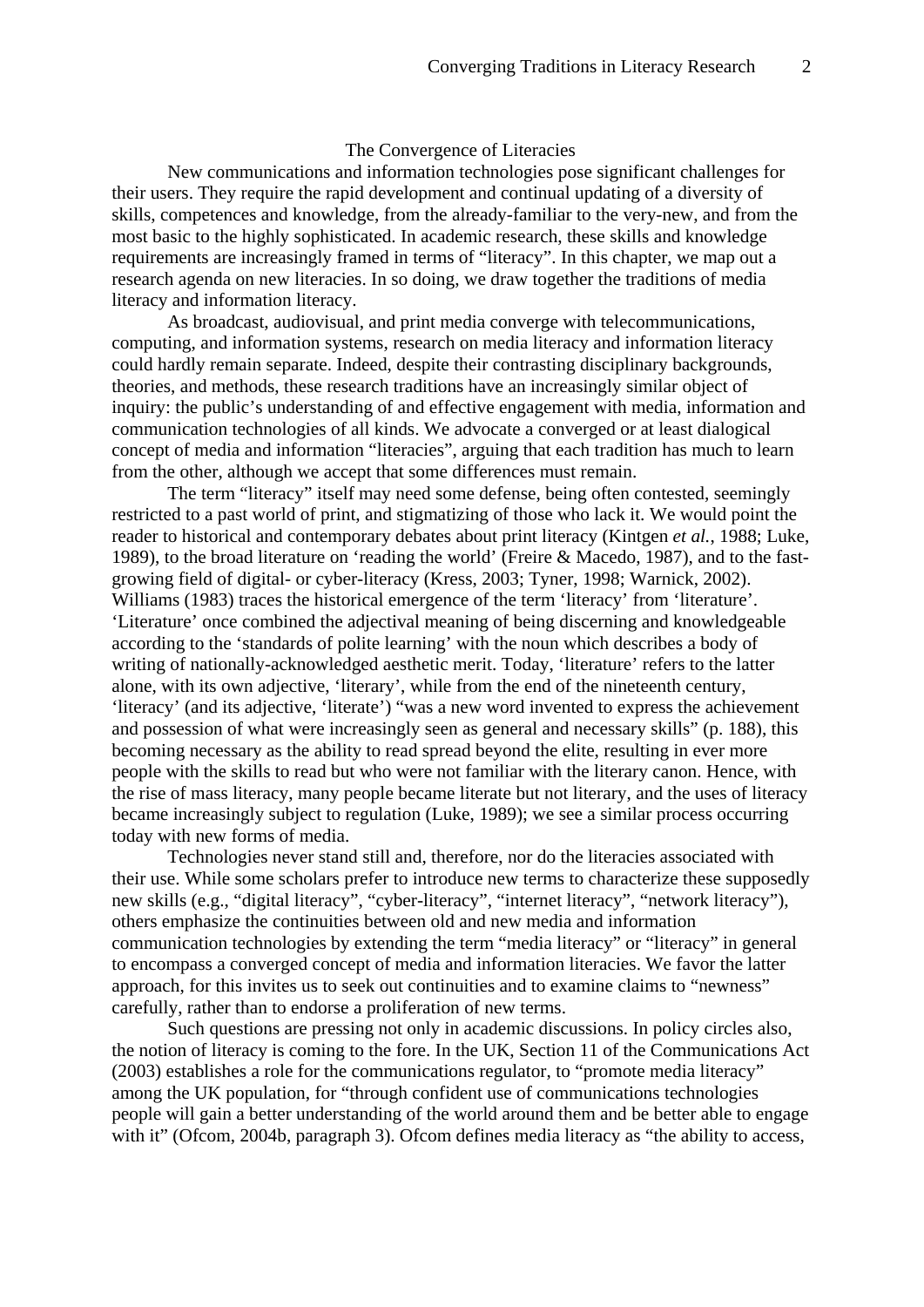understand and create communications in a variety of contexts". Media literacy is also being addressed at the European level, with the Council of Europe agreeing "to give special encouragement to training for children in media literacy, enabling them to benefit from the positive aspects of the new communication services and avoid exposure to harmful content" and therefore to "support steps to promote, at all stages of education and as part of ongoing learning, media literacy which involves active and critical use of all the media, including electronic media." (Council of Europe, 2005). Internationally, attempts are being made to construct a cross-national measure of ICT literacy to guide policy developments (Educational Testing Service, 2002).

As the public's ability to access, navigate, critique and contribute to the contents and services available via information and communication technologies becomes ever more important, policy-makers are seeking to extend media literacy to cover new media and information literacy to cover new information technologies. Further, a range of new kinds of literacy are being proposed (for example, financial literacy, computer literacy, health literacy), along with increased attention to cognate skill domains of importance to public policy (for example, citizenship, public understanding of science, consumer awareness). For example, a recent comprehensive review of health literacy carried out by the National Consumer Council on behalf of the UK's Department of Health, gave a definition of health literacy that parallels definitions of media and information literacy, namely: "the capacity of an individual to obtain, interpret and understand basic health information and services in ways that are health-enhancing" (Saranjit & Lennard, 2004).

Central to any discussion of literacy is the question of purpose. What is the purpose of media literacy, information literacy, or any other literacy, and why do they matter? From the literature discussed in this chapter, we draw out three broad purposes to which media and information literacies may contribute. These purposes also, though often only implicitly, drive the policy debates over literacy. First, democracy, participation and active citizenship: in a democratic society, a media and information-literate individual is more able to gain an informed opinion on matters of the day, and to be able to express their opinion individually and collectively in public, civic and political domains, while a media and information-literate society would thus support a sophisticated, critical and inclusive public sphere. Second, knowledge economy, competitiveness and choice: in a market economy increasingly based on information, often in a complex and mediated form, a media and information-literate individual is likely to have more to offer and so achieve at a higher level in the workplace, and a media and information-literate society would be innovative and competitive, sustaining a rich array of choices for the consumer. Third, lifelong learning, cultural expression and personal fulfillment: since our highly reflexive, heavily mediated symbolic environment informs and frames the choices, values and knowledge that give significance to everyday life, media and information literacy contributes to the critical and expressive skills that support a full and meaningful life, and to an informed, creative and ethical society.

The premise of this chapter is that, as theoretical conceptions of literacy both proliferate and converge (see the Introduction to this volume), research can benefit from a parallel convergence among research methods and methodologies. For the most part, different approaches to literacy draw on the broad knowledge base of social science methodology, and each must contend with critical debates over epistemology, research methods and disciplinary differences. While not presuming at the outset that convergence is necessarily "a good thing", though we suspect that it will prove to be so, such convergence is, in practice, taking place. Thus we take the opportunity in this chapter to consider the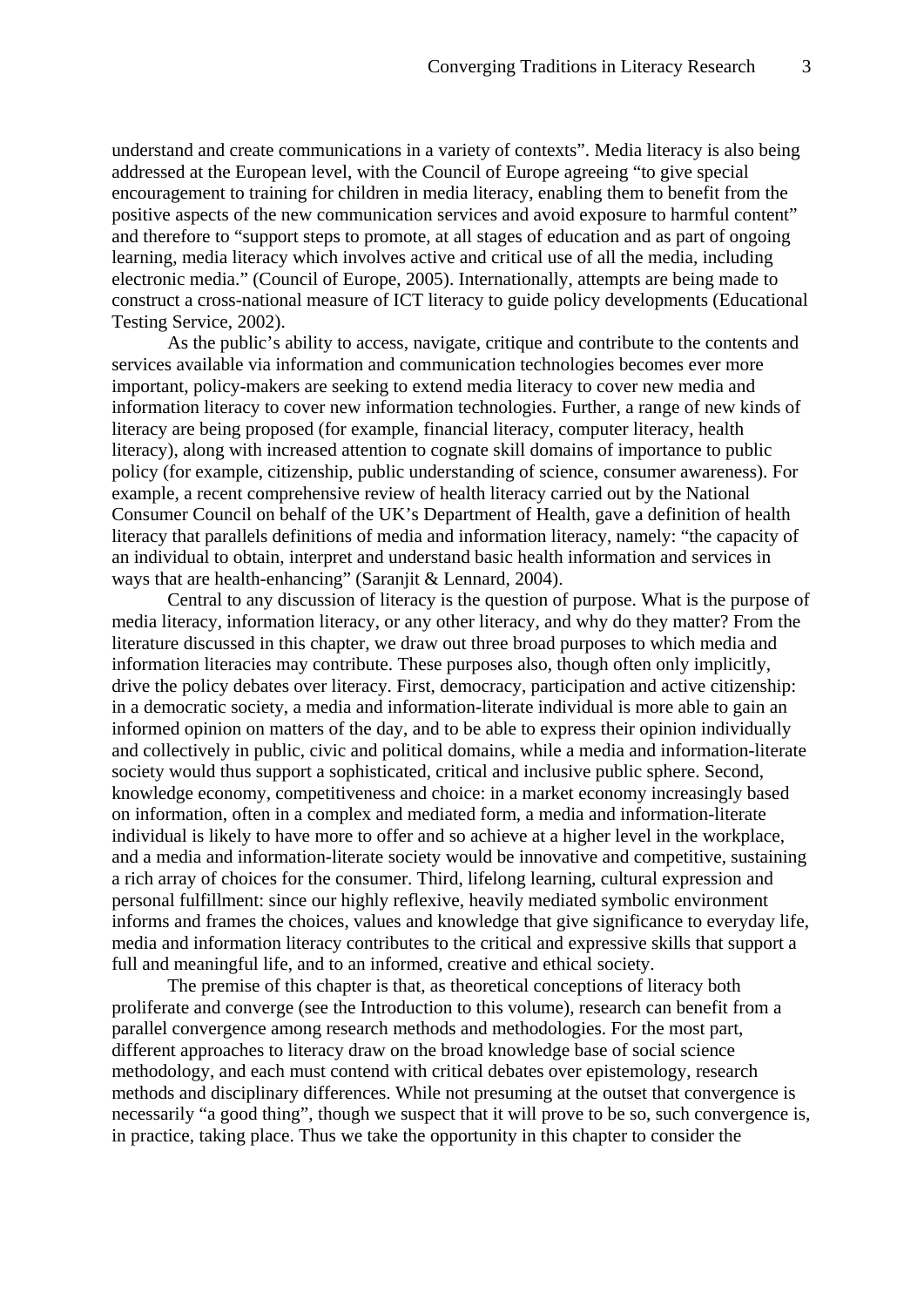methodological preferences, assumptions and dilemmas faced by different research traditions on literacy.

Our focus is on two dominant approaches, media literacy and information literacy. What can each tradition learn from the other? Are they compatible? What methods and directions should be prioritized? In what follows, we compare these approaches in terms of definitions, origins, focus, methods, findings and purposes, our aim being to sketch the agenda for research on these converging literacies.

Defining Media Literacy And Information Literacy

What lies behind these rather different yet now converging approaches to literacy? Media literacy has been defined and developed primarily in relation to well-established audiovisual media. Information literacy has been defined and developed more recently in relation to digital systems of representing and distributing information. Both draw on the longer tradition of researching print literacy.

In reviewing recent research on media literacy, Potter cites over twenty definitions (Potter, 2004). Many of these broadly concur with the clear and concise definition proposed by the National Leadership Conference on Media Literacy held in the USA in 1992: "The ability to access, analyze, evaluate and communicate messages in a variety of forms" (Aufderheide, 1993; Christ & Potter, 1998). Some differences of opinion persist, for example, over whether media literacy should be conceived as an individual accomplishment or a social and cultural practice, how much emphasis should be placed on critiquing the media, and whether media literacy is better achieved through education or citizenship initiatives (Buckingham, 2005; Hobbs, 1998; Livingstone, 2004).

Parallel definitions have emerged for information literacy in the context of computers and interactive media. A UNESCO-funded multinational gathering of experts organized by the US National Commission on Library and Information Science and National Forum on Information Literacy stated that "information literacy encompasses knowledge of one's information concerns and needs, and the ability to identify, locate, evaluate, organize and effectively create, use and communicate information to address issues and problems at hand" (Information Literacy Meeting of Experts, 2003). Also known as *The Prague Declaration*, this document describes information literacy as "a prerequisite for participating effectively in the Information Society" and "part of the basic human right of life long learning". In the UK, the Department for Education and Skills' White Paper, "21st Century Skills, Realising Our Potential", makes a similar commitment to help adults gain ICT skills as a third skill for life alongside literacy and numeracy, in order to "learn effectively online, become active citizens in the information age and …contribute productively to the economy" (Office of the e-Envoy, 2004: 11).

The way these parallel definitions and priorities have developed is perhaps not surprising. Media technologies are becoming more and more computerized (for example, digital television and digital radio). At the same time, computers are able to contain more media content (for example, streaming video delivered online). Thus the boundary between "information" and "media" is blurring, as are the ways in which people use technologies at work, at home, in education, in communities, as people integrate old and new media and information services in their everyday lives (Livingstone, 2002; Silverstone & Hirsch, 1992). An obvious example is people's use of the internet at different and overlapping moments to find information, listen to digital music radio, participate in informal learning opportunities, and communicate with others.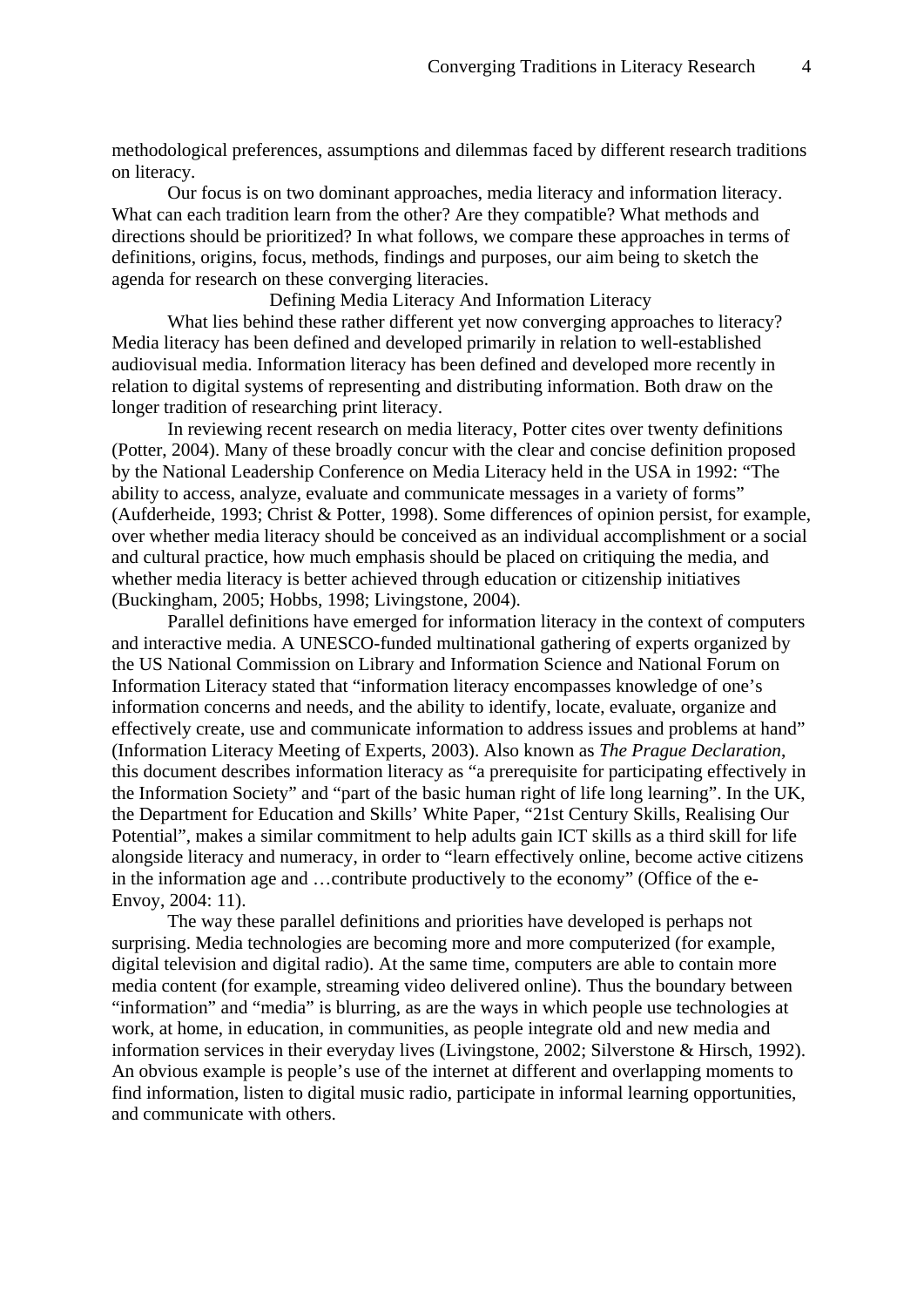Contrasting Media Literacy and Information Literacy Traditions The parallels in the definitions of the two terms, media literacy and information literacy, are evident. Yet there are some crucial differences and, as the approaches converge, these pose a challenge to future research. One contrast lies in their theoretical focus, which precedes and also frames methodological decisions. In general, the media literacy tradition stresses the understanding, comprehension, critique and creation of media materials, whereas the information literacy tradition stresses the identification, location, evaluation and use of information materials. Metaphorically, we might say that media literacy sees media as a lens or window through which to view the world and express oneself, while information literacy sees information as a tool with which to act upon the world. Media literacy, then, aims at correcting the flaws in the glass. Information literacy, instead, aims at increasing the accuracy of the hand wielding the tool.

Both metaphors are problematic. The window metaphor has been criticized for its naïve realism, for asserting a "reality" against which bias in media representations can be assessed. Traditionally, a critical analysis of media content has relied on identifying a contrast between the media's view of reality and the daily experiences of the audience (Philo, 1993; Gamson, 1992; Gerbner *et al.*, 1996). However, as all experience becomes mediated in one way or another, it is unclear how to "distance" oneself from a mass mediated world view or to rely on "unmediated" experience in order to critique the media. This suggests the need for a more complex approach to critical literacy. The tool metaphor receives criticism for its instrumentalism, tending to reduce questions of *how* people gain information to the simpler questions of *whether* they have access to information and *how well* they have understood it. It is also problematic that both metaphors are pitched at the level of the individual (or aggregate of individuals), making it difficult to encompass the macro level of analysis (the "literate" society, the critical public sphere, the literacy requirements of democracy, etc.). Part of the promise of rethinking these traditions of research in a converging communications environment is to respond to these critiques in moving forward.

It is not surprising that, following these different theoretical foci, the research questions typically asked within the two traditions also differ. Information literacy research has attended more to questions of access, while media literacy research has paid more attention to questions of understanding. One reason for this is that the media literacy agenda was developed primarily in relation to media for which access has not, hitherto, been a significant problem (terrestrial television and radio). Indeed, it was precisely the widespread accessibility of broadcasting that led to concerns over the power of the media to dominate, since television tells "most of the stories to most of the people most of the time" (Gerbner *et al.*, 1986: 18). The consequence was a framing of literacy as critical distance from mediated messages. However, as the media and information environment diversifies, additional conceptions of literacy – especially concerned with access and inequality – now come to the fore (Murdock *et al.*, 1995).

The information literacy tradition, on the other hand, has developed primarily in relation to media that have been far from accessible, both because they are unequally distributed and because typically they are complex to find or use. Questions of barriers and enablers to access have, therefore, been foregrounded, spawning initiatives to increase diffusion and enhance equality of distribution. While important, this has distracted attention from critiquing the information sought. These different research questions have led to different methodological choices, a point we develop below.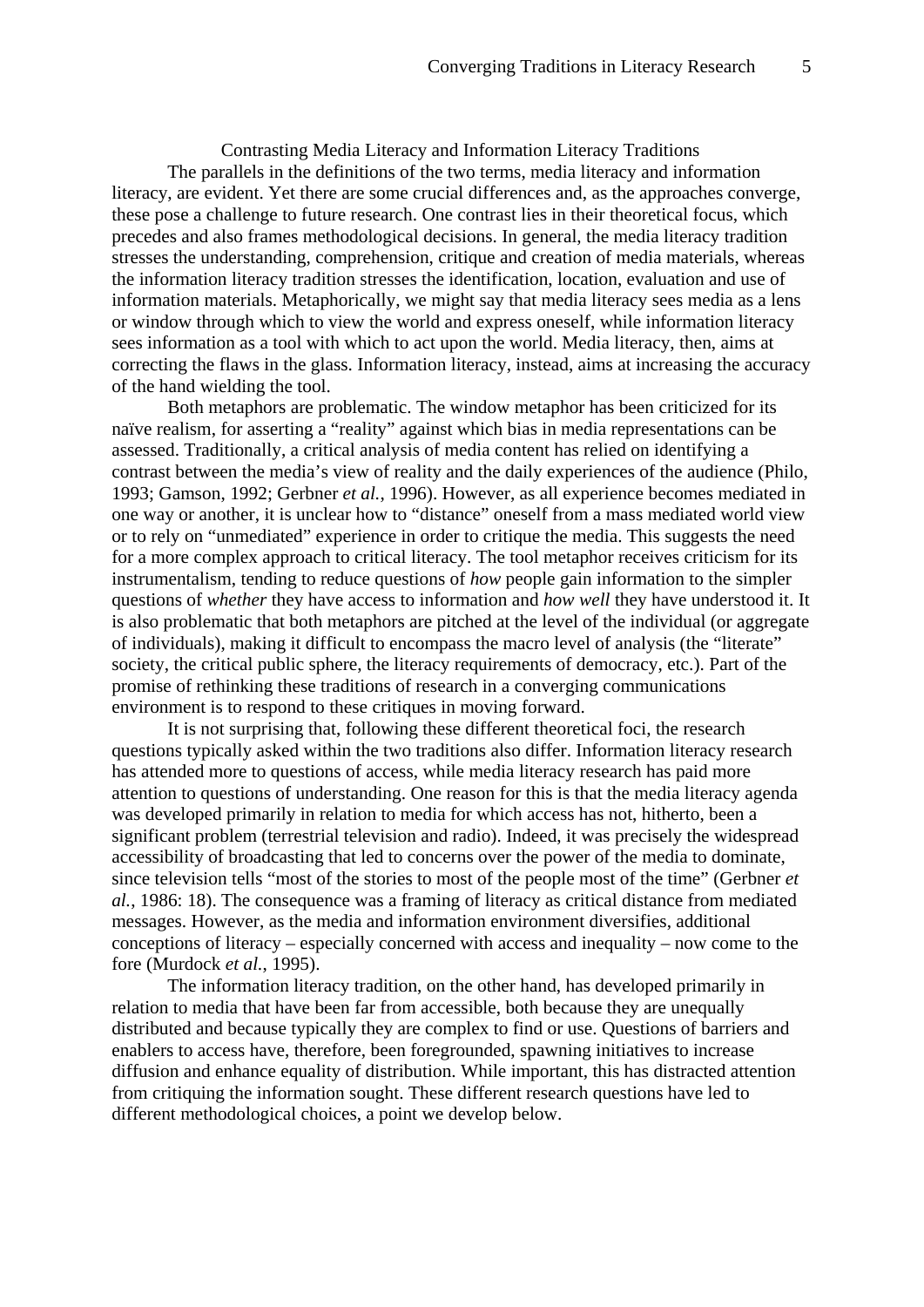The Origins Of Media Literacy and Information Literacy

First, we consider the disciplinary origins of these two literacy research traditions in more detail, for the empirical findings and methods we discuss next flow from these origins. Work on media literacy comes from the field of media studies, although much of the work has been applied and evaluated within an education research context, often focusing on children. However, the very notion of a *field* of media studies is problematic since it draws on two distinct traditions, the humanities and the social sciences (Levy & Gurevitch, 1994). In 1995, Corner identified "the knowledge problem" facing media studies thus:

 The arts and social science combination in media studies is essentially one which brings together "criticism" and "sociology" as modes of academic knowing. Criticism is a mode privileging individual percipience, in which knowledge is the product of sustained academic attention and intellection. [..] Sociology, on the other hand, in its classic and defining empirical project, is essentially a mode privileging method (Corner, 1995:148 -149:148 -149).

This "knowledge problem" continues to challenge media studies because of the (laudably) interdisciplinary nature of the field (Schroeder *et al.*, 2003). In relation to media literacy, the knowledge problem takes a particular form. Those more influenced by the arts and humanities see media literacy as a route to enhancing the public's appreciation of, and ability to contribute creatively to, the best that the cultural and audiovisual arts have to offer. The focus is on pleasure and interpretation, creativity and diversity, originality and quality (Bazalgette, 1999; Buckingham, 2005; Kress, 2003; Sefton-Green, 1999). By contrast, the social science approach sees media literacy as a form of defense against the normative messages of the big media corporations, whose commercialized, stereotyped, unimaginative and parochial world view dominates mass culture in capitalist societies (Hobbs, 1998; Kubey, 2004; Potter, 2004). The focus is therefore on uses and gratifications, influences and cultivation effects, and everyday cognitive and social mediations of mass culture. Clearly, different evaluations of the media themselves are at stake here, with the media being seen, on the one hand, as having the potential to enhance cultural value and, on the other hand, having the potential to undermine social values (Buckingham, 1989; Hobbs, 1998).

Our second tradition, information literacy, has been hailed as "a major focus and purpose of librarianship, an achievement that took a decade of work" (Marcum, 2002: 1). Its conceptual foundations lie in information processing; on how symbols become information and how information, in turn, becomes knowledge (Bawden, 2001; Marcum, 2002). Drawing on cognitive psychology, this approach has spawned a range of experimental studies in which tasks are performed and user reactions tested and tracked (Church, 1999; Hölscher & Strube, 2000). It also investigates users' attitudes and beliefs, and has developed psychological instruments to measure literacy (Richter *et al.*, 2001; Turner *et al.*, 2000).

Information literacy is linked historically to computer skills and computer literacy, and so research also examines people's (generally, adults') ability to manipulate hardware and software in order to find information efficiently and effectively. The related field of human-computer interaction (HCI), although it may not mention the concept of information literacy explicitly, treats literacy as an interaction between skilled users and well-designed interfaces. However, there are other kinds of influences in information literacy, particularly from educationalists and librarians who have been instrumental in distinguishing technical skills from information skills (Brown, 1999). Some discuss people's motivation and the appropriateness of content as a key barrier, rather than technical skills. Still others focus on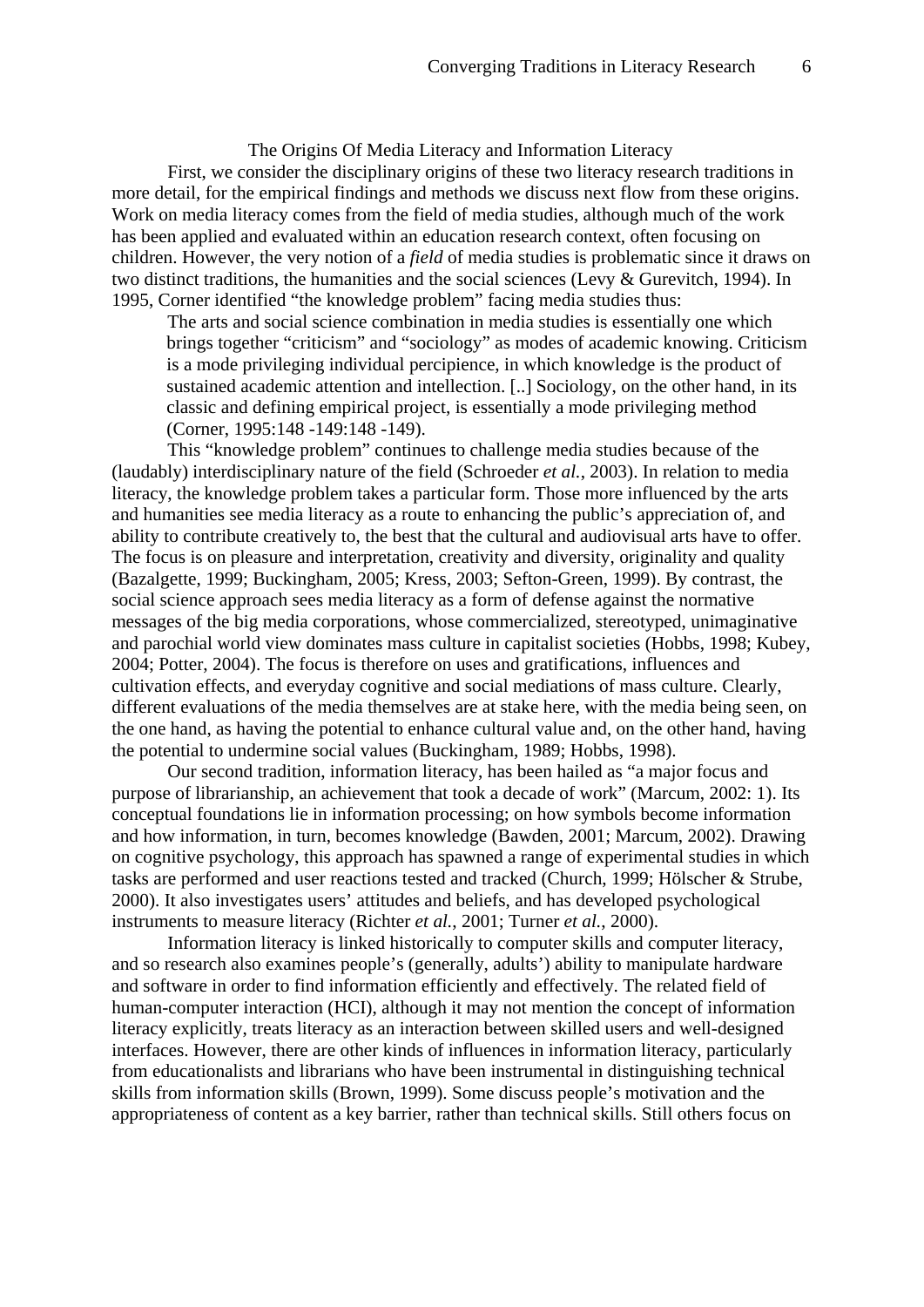problems of comprehension, understanding, and weighing information (Britt & Gabrys, 2002; Tuathail & McCormack, 1998).

These different areas of information literacy studies overlap in practice. One common feature is that most studies are couched in a context of work and competitiveness, either personal or national (Bruce, 1999; Clausen, 1997). The information-literate person is able to participate in the world of work, for example by being an "information worker" or a "knowledge worker". Conversely, the person who lacks information literacy risks being undervalued by or excluded from an increasingly competitive, information-oriented labor market. In this respect, information literacy research differs from that of media literacy although, recently, arguments for media literacy begin to stress the economic value to a nation of a skilled creative workforce for its cultural industries.

### Research And Social Critique

It is clear from these short characterizations that while they address broadly the same theme, media literacy and information literacy do so from different standpoints. The language of skills and abilities, everywhere to be found in information literacy discussions, is rarely present in media studies, being considered psychologically reductionist, neglecting the important ways in which actions are culturally and historically conditioned. As Hartley (2002: 136) argues:

[L]iteracy is not and never has been a personal attribute or ideologically inert "skill" simply to be "acquired" by individual persons... It is ideologically and politically charged – it can be used as a means of social control or regulation, but also as a progressive weapon in the struggle for emancipation.

Similarly for McChesney (1996: 100), the risk is that a focus on literacy distracts cultural critics from questions of power for, as he puts it, the question is less what people do with the technology than "who will control the technology and for what purpose?" In contrast to the strong focus in information literacy research on the individual, this critical perspective directs research towards an integrated analysis of production, text (or technology) and audiences (or users) (Livingstone, 1998). In media literacy research, all actions are seen as contextually dependent, and there is little attempt to discern levels of competence underlying observable performance, something that is a priority in information literacy research. Reflecting not only the importance of contextualism but also the discursively constructed nature of cultural contexts, Agre (2004: 28) attacks the information sciences thus:

[T]he great naiveté of computer science …[is that it imagines itself] to operate on domains rather than on discourses about domains, it renders itself incapable of seeing the discourses themselves, or the social controversies that pull those discourses in contradictory directions.

In short, the disciplinary origins of media studies and information studies result in different approaches to social critique. In the early days of mass communication research, Lazarsfeld distinguished the approaches of positivist or liberal scholars from those in the Marxist tradition by labeling the former "administrative research", which, he said, "is carried out in the service of some kind of administrative agency of public or private character" (Lazarsfeld, 1941). This he contrasted with "critical research", which "is posed against the practice of administrative research, requiring that …the general role of our media of communication in the present social system should be studied". His purpose was to distinguish research that takes its agenda from, and produces recommendations useful for, public policy or commercial gain, from research that maintains a critical independence from established institutions. The former takes on the responsibility of actively shaping social and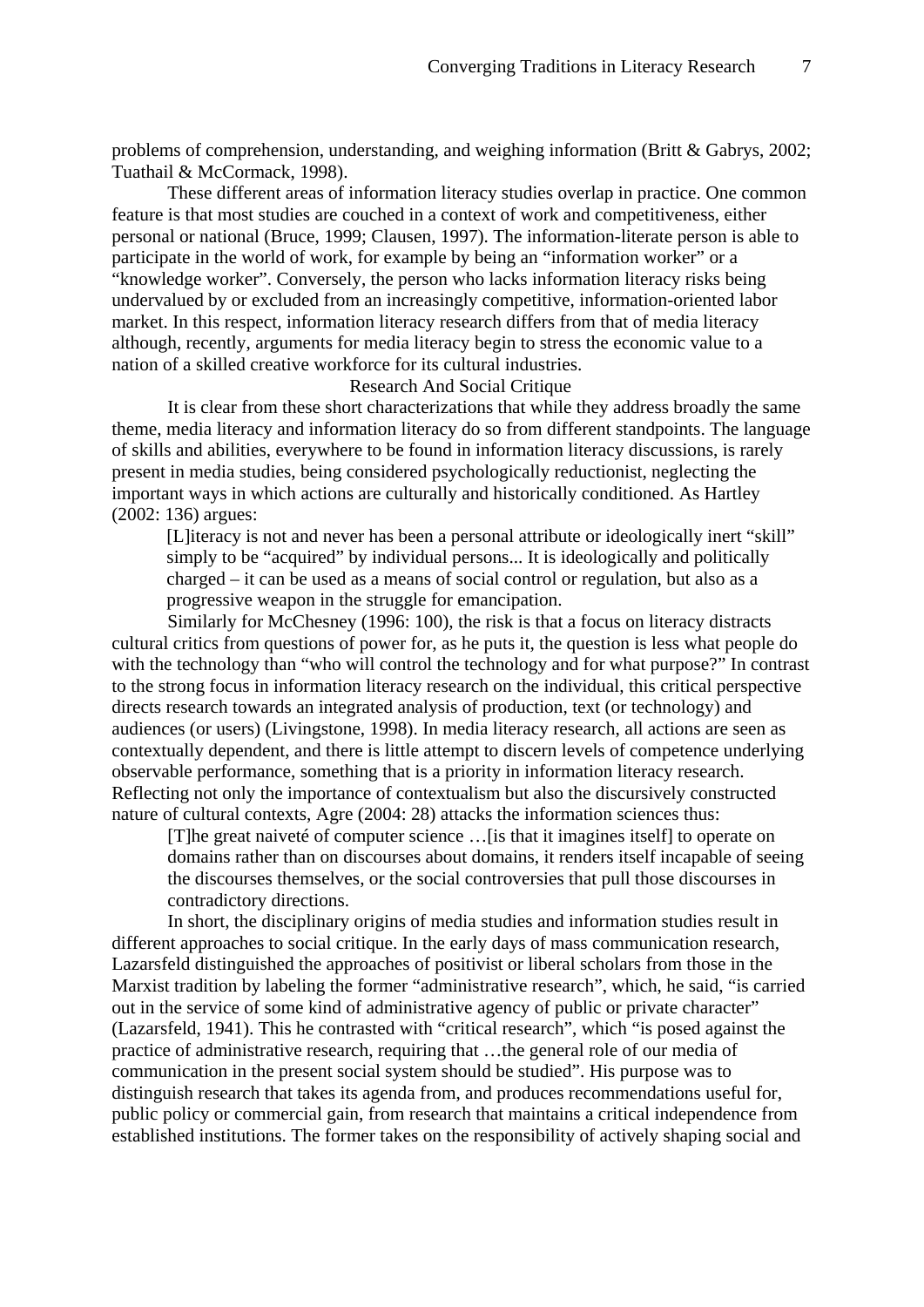technological change; the latter seeks to produce independent knowledge that critiques the strategic activities of the establishment.

While Lazarsfeld, in mapping out the future options for the then-new research domain, attempted an even-handed approach, these two positions have been hotly contested in subsequent decades (Levy & Gurevitch, 1994). For example, in asserting the critical over the administrative, Morrow and Brown (1994: 218) reject the way that "the logic of statistical generalizations has more of an affinity with the interests of social engineering, rather than social theorizing". For them, social theorizing must, unlike social engineering, analyze critically the "structural relations within and between mediations – relations that turn on the dialectic between human agency and social structure". But for their detractors, passing up the opportunity to influence public policy for the good is too great a price to pay for independence, even if setting goals for media and information literacy initiatives does seem like social engineering.

Research within media literacy and information literacy divides on this issue. Some work in the field of media literacy embodies the administrative approach, seeking directly to contribute to and influence policy on media literacy (for example, tracking ICT diffusion and access via government or commercial surveys). Other work takes a critical approach, exploring how people use media for their own sometimes non- or counter-normative purposes (Bird, 2003; Gillespie, 1995; Hoover *et al.*, 2004). In the informational domain, research on the search engine illustrates a similar bifurcation. In the administrative tradition, survey-based studies examine access to and familiarity with search engines (Fox, 2002), the skills of different types of users (Hölscher & Strube, 2000), or the sophistication of users' search queries (Spink *et al.*, 2001). And studies using ratings and metrics examine the demographic trends in search engine choice and use, often to inform the advertising industry. On the other hand, some research takes a critical viewpoint, integrating economic analysis, observation and experiments in order to question the adequacy of search engine provision for the public good and to critique the private structure of the industry and its lack of transparency in information provision (Introna & Nissenbaum, 2000; Machill *et al.*, 2004; Van Couvering, 2004).

#### Access

Notwithstanding the differences within and between media literacy and information literacy traditions, each has had some success in advancing the analysis of literacy, including the development of methodologies (research questions, insights, and methods) of potential value to the other approach. One of the strengths of information literacy research is that it acknowledges the differences in people's access to media texts, construing access as a key dimension of literacy. "Access" in this sense is a complex concept, which reveals the skills and competences required by the public to sustain and update their access to the range of fastchanging media and communication technologies (Bolter & Grusin, 1999; Flichy, 2005; Liff *et al.*, 2002; Selwyn, 2004). The priority in research now is to develop an equally thorough an account of differences and inequalities for non-computer based media. New media also demand attention: as yet, little is known of access issues in relation to digital television, mobile phones, digital radio, or non-PC platforms for internet access (Livingstone, Van Couvering & Thumim, 2005).

While access includes physical possession of a piece of hardware and sufficient time to use it, these are not the only considerations. A key element of access in information literacy is navigation – the ability to find relevant content. Information literacy researchers are coming to recognize that navigation and understanding are crucially linked in the online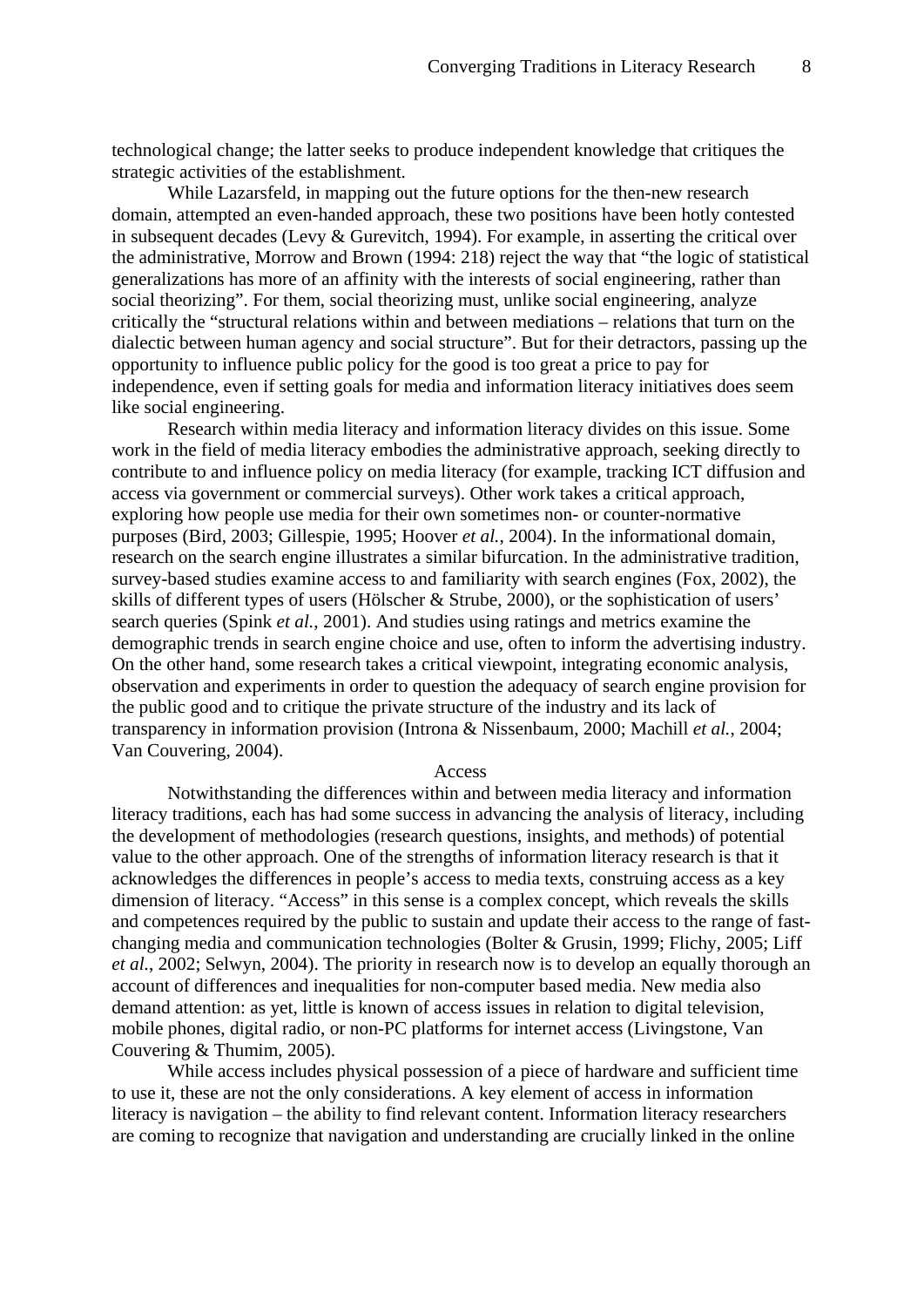atmosphere of media plenty. For example, compare new media with print and audiovisual texts. Print and audiovisual texts were traditionally produced in a context of scarcity, with few people having access to the systems of production and distribution. This maintained a strong distinction between producers and consumers, with key filters operating to select material to be distributed in accordance with criteria of cultural quality, editorial values, professional production conventions, and political or market pressures. While this prefiltering and organization of written information placed fewer demands on the individual's critical/information skills in terms of locating an authoritative source, media literacy teaching centered on understanding and critiquing the operation and consequences of these filters.

Now that almost anyone can produce and disseminate internet content, with fewer and different kinds of filters, the basis of critical literacy (or critical viewing) must alter. On the internet, the information literate person must be able to find the information he or she wants by searching among a wide range of relatively disorganized sources and by being able to compare and evaluate them, sorting authoritative from non-authoritative and relevant from irrelevant documents. A less information literate person faces difficulties in navigating online, even if they have some technical skills, precisely because they lack the skills for comparing and evaluating information evaluation. For example, adults using the Web face challenges to the values they have learned to associate with (printed) texts in school (Walton & Archer, 2004): instead of the authoritative and carefully selected texts that one might find in a library, a huge variety of primary sources confronts the often under-prepared user online. In addition, people's rather broad searching strategies, which work well in a closelymonitored database such a school library, for example, are unsuitable for large-scale search engines, which return a vast number of often unsuitable results.

Empirical findings regarding information literacy suggest that the media literacy agenda research must now encompass questions of access and ability to use new media technologies. This may require some new approaches to method. Productive examples include Drezner and Farrell's (2004) use of link analysis and statistical techniques to "map" the universe of online blogs, or "blogosphere", Hargittai's (2004) experimental observation of the public's searching skills, and Machill et al.'s (2004) study combining random telephone surveying, observation and experiments on the public understanding of search engine income, operation and regulation (see also Baym, 2005; Hine, 2001; Lyman & Wakeford, 1999; Slater, 2002).

#### Understanding

Media literacy research, by contrast, stresses critical understanding, for example by examining the public's understanding of the news, although questions of critical evaluation and trust also arise in other genres. Television is the main source of national news (for 73% of the UK public; Ofcom, 2004a), with 2 in 3 trusting television to provide fair and unbiased news. Audience research shows, however, that trust in the news is not the same for everyone: "critical rejection" is partly a matter of education, and is also characteristic of some disadvantaged or marginalized populations (Michalski *et al.*, 2002; Towler, 2001). Moreover, despite high public trust in the objectivity of television news, research consistently reveals a failure to convey news as intended: few people can recall news items watched just a few minutes before, and many confuse or misunderstand key aspects of the message content (Graber, 1988). Key barriers are identified as the use of jargon, lack of explanatory context, the rapidly shifting news agenda, and mismatches between visual and verbal information. More generally, when the media challenge their values, audiences are faced with a conflictual negotiation over meanings – as in the case of pro-life women watching pro-abortion drama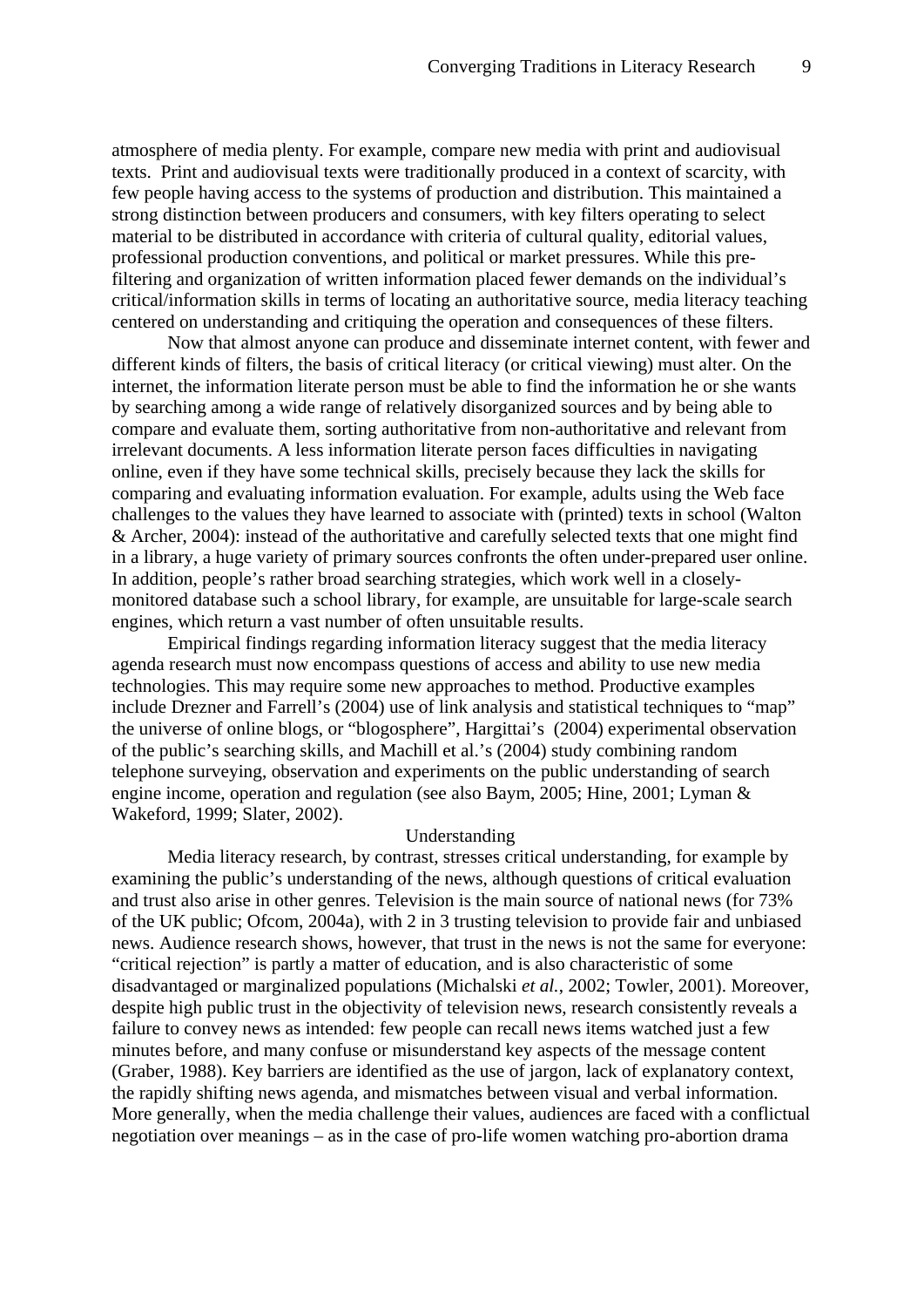(Press, 1991), or men watching male violence against women (Schlesinger et al., 1998). Gender, class, ethnicity and religion also emerge as key differentiators of audience understanding (Christiansen, 2004; Gillespie, 1995; Hoover et al., 2004; Michalski et al., 2002).

So, just as media literacy research should incorporate the study of access, convergence also means that the study of critical understanding should be incorporated into research on information literacy. This too has methodological implications, for much critical literacy research takes a more in-depth qualitative approach than is typical of research on information literacy. One example is the elaboration of the focus group method, extending the time taken and the complexity of the tasks, games or dilemmas presented to respondents, in order to draw out more subtle responses to specific media texts and technologies than simple opinion statements (Barbour & Kitzinger, 1999; Eldridge, 1993; Lunt & Livingstone, 1996; Schlesinger et al., 1998). For example, in studying audiences' critical understanding of television news, focus group participants may be asked not only about their understanding of a particular conflict and the information sources they draw upon, but also to imagine that they are journalists and write a news story using series of photographs from television news coverage of the conflict (Philo, 1993).

Another trend is the turn to ethnography, a tradition much better established in media than in information studies (Press & Livingstone, in press). For example, qualitative research on family dynamics within households seeks to understand the domestic context of access and use of broadcast media, uncovering the issues of gender, generation and class (Gillespie, 1995; Livingstone, 2002; Morley, 1992; Silverstone & Hirsch, 1992). Such methods permit the researcher to observe behavior in its physical and social context, to integrate and sometimes contrast talk and action, and to analyze relations among different groups (pupils and teachers, parents and children, those who visit and those who work in online centers) (Bird, 2003; Ginsburg *et al.*, 2002; Hoover et al., 2004). In relation to information literacy, ethnographic research is conspicuous by its absence, although contexts of usage are clearly important in internet and mobile phone practice (Ling, 2004). However, looking to the emergent "internet studies" traditions, we do find ethnographic studies which highlight cultural and personal context and motivations as key elements of the development of sophisticated practice (Bakardjieva & Smith, 2001; Miller & Slater, 2000); these studies could be expanded to explore the uses, meanings and contradictions of literacy in diverse social contexts.

#### Creation

By contrast with print literacy research, which has always balanced the study of reading with the study of writing, both media and information literacy research have paid more attention to questions of access, selection and understanding than they have to the creation of content. Both risk positioning the audience or user, therefore, as recipient rather than producer. And this is a bias that both must address as it becomes ever easier for members of the public to create and disseminate messages in the new media and information environment. Both information and media literacy traditions are now turning their attention to the study of content creation, though this research so far tends mainly to ask who creates content. Their purposes in so doing, the conditions that hinder or facilitate, and the skills and competences involved all remain relatively unknown. For example, if we look at video or audio production by members of the public, one study found that 17% of participants in the study owned a camcorder but it reported little on how this was used (Gauntlett & Hill, 1999). It may be that the published literature underestimates the extent of amateur audiovisual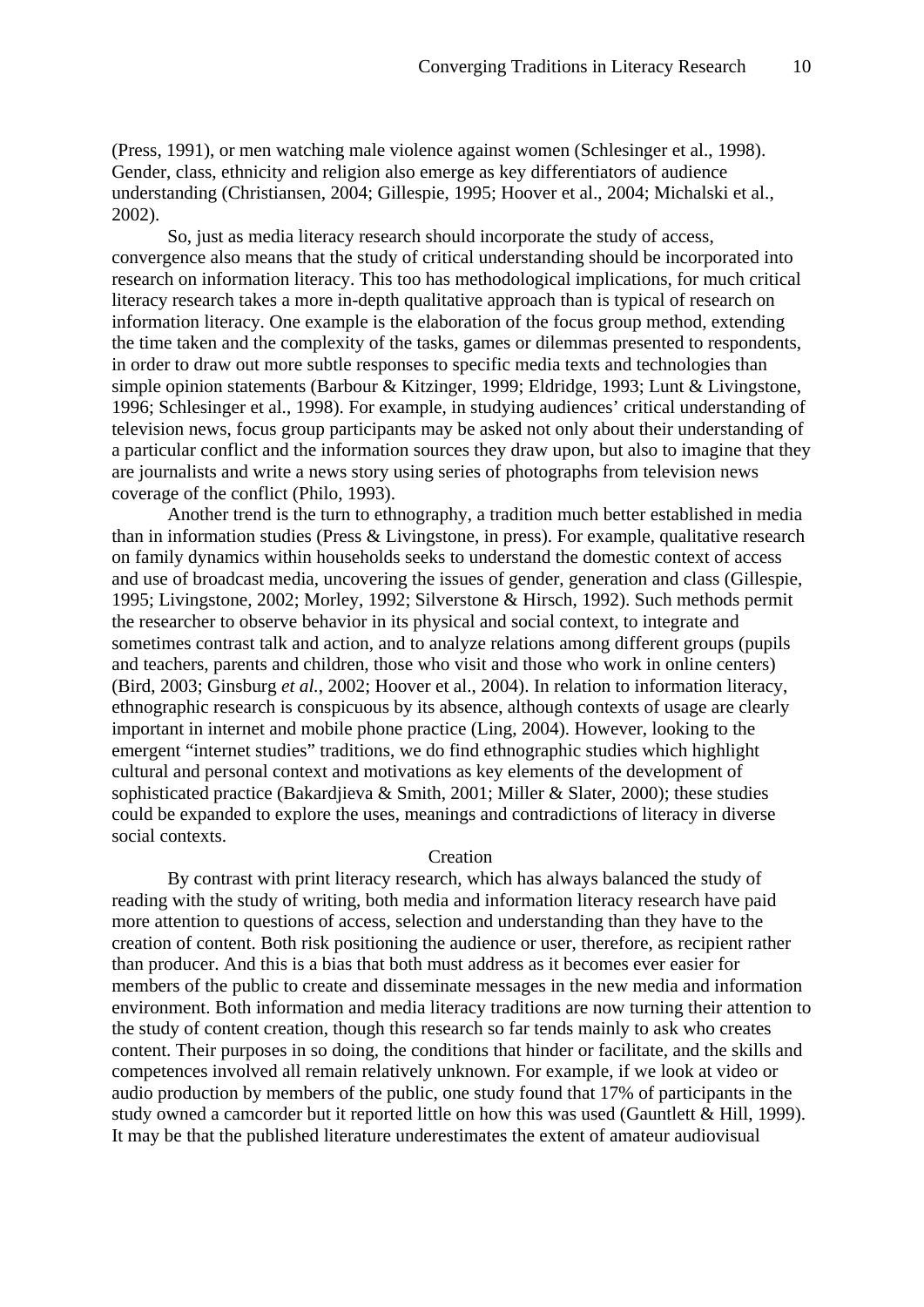production. Anecdotal evidence on the use of home video, combined with the sales of camcorders, web-cams, scanners, suggests that such activity may be widespread, as suggested, for example, by research on fan cultures, where "fan art is important as a means of commenting on the original program, as a form of cultural creation with its own aesthetic principles and traditions" (Jenkins, 1992). It is often argued in relation to children that the experience of content production facilitates the development of media literacy (Buckingham, 2005; Sefton-Green, 1999) and possibly also, the provision of opportunities to create content could enable media literacy for adults.

Also by contrast with print literacy, where some grand expectations for democratic participation have been pinned to the rise of literacy, both historically and cross-nationally, neither the fields of media nor information literacy have elaborated such grand hopes, though in a complex media and information environment, the literacies necessary to participate are undoubtedly vital. Arguably, for these hopes to be realized, the public must be sufficiently media and information literate, and sufficiently connected to civil society, not only to receive but also to produce and distribute content. Producing content may be conceived fairly minimally – sending emails, visiting chat-rooms, creating a web-page – but even this, if used for civic or cultural goals is of significance. Producing content may also be conceived more ambitiously, in a manner generally not possible for audiovisual media, precisely because in relation to the internet the limitations on volume and accessibility of content, and on the tools to produce content, are modest. The World Wide Web includes many sites constructed by ordinary members of the public, both as individuals and as part of their local or community roles.

Some innovative work is emerging from initiatives to establish resource-rich sites in which people themselves can create media content. Analyses of interviews, observations and user-generated contents reveal the enablers of content creation and people's implicit understanding of the media more generally (Gauntlett, 1997). Some research concerns community-based creative projects (e.g. Phipps, 2000; Travers, 2002). Although this case study approach is vulnerable to differences across projects, for these are indeed diverse, it can also be sensitive to the contextual factors that influence *how* and why adults use the technologies, *what* content they make (Thumim, 2004; Yin, 2003).

Measurement, Standards And Progression

Literacy has never been easy to measure. This is evident in relation to print in the critical debates surrounding the OECD reports on literacy and the OECD PISA reports on young people's literacy in education (Hamilton & Barton, 2000; OECD, 2004; Roberts, 2000). Theories of media literacy, especially in relation to adults, are notably silent on the question of levels, standards and progression, being wary even of dividing skills into the basic and the advanced. In many countries, despite the existence of a media education curriculum for children, a national standard for adults has yet to be formulated. What skills, in short, are required, by whom and at what level, if media literacy is to contribute to the goals of citizenship, cultural choice, identity and expression or a vibrant cultural sector?

In its general statement on media literacy, the UK's Department for Media, Culture and Sport stressed the importance of critical viewing skills and technological competences as a foundation of media literacy (DCMS, 2001), including the ability to distinguish fact from fiction, understand mechanisms of production and distribution, distinguish reportage from advocacy, recognize and assess commercial messages in programs, recognize the economic, cultural and presentational imperatives in news management, explain and justify media choices in order to inform choice and sustain appropriate degrees of critical distance, and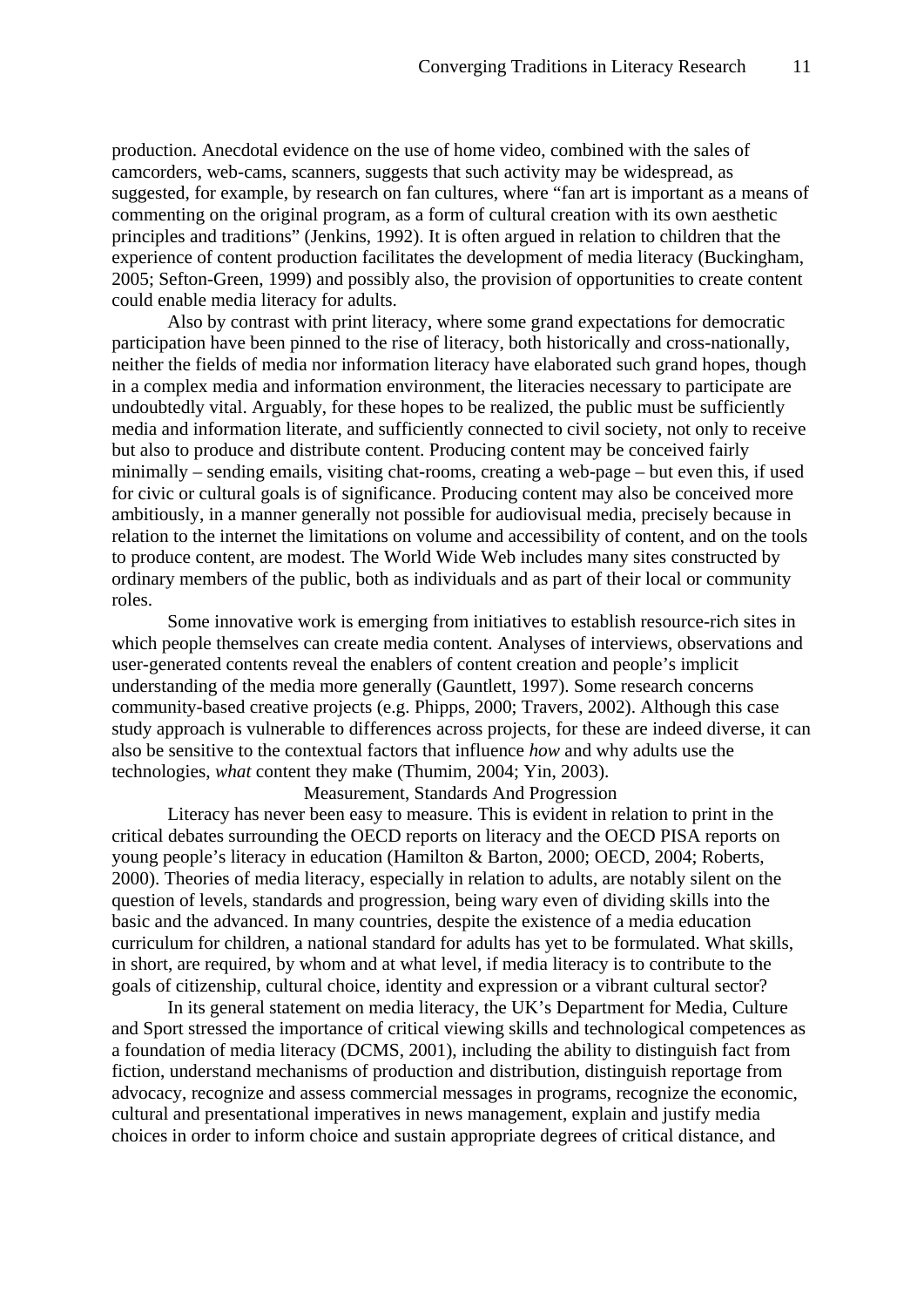develop technical competence towards information and communication tools, including "navigation skills" and the ability to create internet content.

While this is helpful, the lack of agreed standards of media literacy makes the evaluation of pedagogic and policy initiatives particularly challenging. By contrast, practitioners in information science have worked to develop literacy standards to help assess the levels of competence, typically for adult learners. For example, the Association of College and Research Libraries (ACRL) in the USA has developed a series of standards, performance indicators and outcomes for information literacy in higher education . Each level is associated with performance indicators and outcomes and specifies that the information literate student should be able to: determine the nature and extent of the information needed (level 1); access needed information effectively and efficiently (level 2); evaluate information and its sources critically and incorporates selected information into his or her knowledge base and value system (level 3); use information effectively, individually or as a member of a group, to accomplish a specific purpose (level 4); and understand many of the economic, legal, and social issues surrounding the use of information and accesses and uses information ethically and legally (level 5).

In the UK, the Society of College, National and University Libraries (SCONUL) has formulated an alternative model based on 'seven pillars' of information literacy (SCONUL Advisory Committee on Information Literacy, 1999). In this model, information literacy consists of the following skills, in each of which performance can be graded at levels from novice to advanced beginner, competent, proficient or expert: recognize information needs; distinguish ways of addressing gaps; construct strategies for locating information; locate and access information; compare and evaluate information; organize, apply and communicate information; and synthesize and create information. This model differs from the ACRL model by including basic library skills and IT skills as foundational elements, and by stressing strategies for the location of information as well as the creative dimension of information literacy.

This specification of standards is clearly crucial if education, skills and training programs are to be developed and evaluated (see NIACE, 2004;Williams *et al.*, 2003). While several standardized measures of computer literacy have been proposed (Bradlow *et al.*, 2002; Richter et al., 2001; Turner et al., 2000), basic library skills - the other set of foundational skills in the SCONUL model - have not been adequately assessed in the adult population. Nonetheless, the application of such approaches from the study of information literacy to that of media literacy may be beneficial, especially in relation to adults, inviting a broader consideration of how media and information literacy standards can be developed and measured in a converged environment.

For children there are more developed media education programs that specify ageappropriate skills, progression across levels, and methods for evaluating the delivery of a formal curriculum according to age-graded levels of achievement. For adults, such work remains to be undertaking. One path forward might be to follow the model of the public understanding of science, where survey methods are used to measure aspects of public understanding and knowledge in the scientific domain (e.g. Bauer & Gaskell, 2002). In relation to print literacy, measurement is based on educational testing (OECD, 2004), while the effectiveness of public health communication campaigns is evaluated through opinion surveys based on self-reported health practices and health literacy (Livingstone & Thumim, 2003).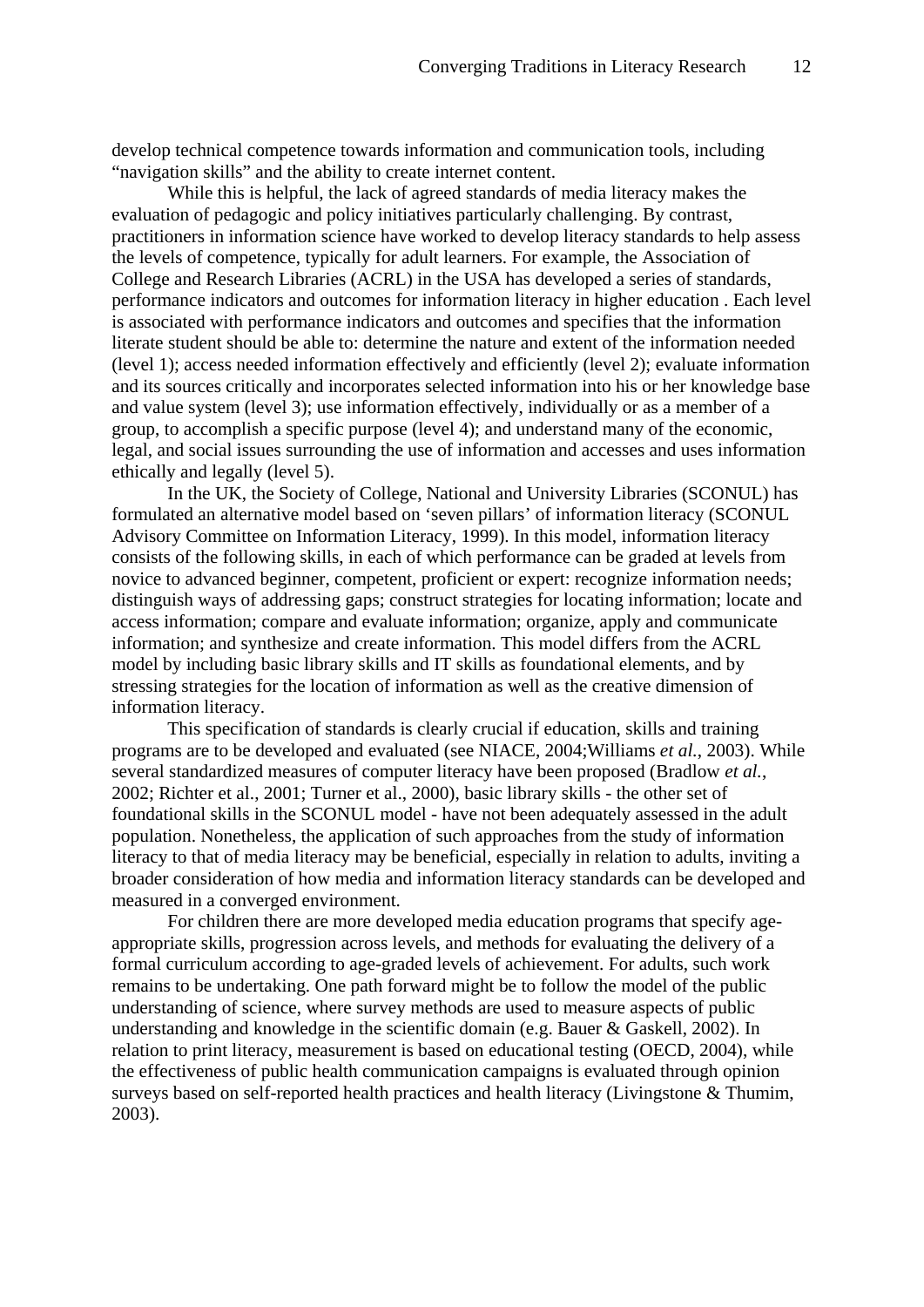However, Buckingham notes that "it remains very difficult to provide any definitive evidence about the *effectiveness* of media education, despite the evident enthusiasm and commitment of its advocates" (2005:51). Furthermore, the application of levels and standards in children's media education relies on psychological models of development which have been criticized on a number of counts: they do not distinguish between competence and performance; they neglect the role of social and familial context; and, as Buckingham observes; "a third, more radical, critique suggests that developmental models are implicitly normative, and involve the imposition of particular preferred definitions of "adult" behaviour" (2005: 26). This last point takes us back to the critical/administrative distinction in research discussed earlier: an enterprise based on establishing a curriculum, standards, models of progression, criteria for evaluation, and so forth, falls firmly within the administrative camp, and critical scholars raise many methodological, epistemological and political concerns regarding such an effort.

Although work on information literacy in relation to standards is undoubtedly more developed, it is not that media literacy research has simply overlooked this question, for there has been a long-standing struggle to get media education onto the school curriculum, albeit with only sporadic success (Christ, 1998). Buckingham (1998) notes that teaching critical literacy has meant teaching literary or aesthetic criticism (training students in discrimination so as to preserve the literary heritage and to inoculate them against mass media manipulation), rather than enhancing employment-related skills to promote the competitive skill base required by the creative and cultural industries. However, the often-implicit purposes underlying media education (following from an equally implicit disagreement regarding the cultural value of media texts) have often threatened to derail the media education movement entirely, a tension that continues to shape contemporary discussions over the appropriate *uses* of newly-gained ICT literacy (Hobbs, 1998). By contrast, information literacy is primarily promoted and supported for its benefits to the training of a highly skilled workforce, thereby advancing employment and economic competitiveness. While funding is plentiful for this work, how people critically understand texts, crucial to the ideal of the "informed citizen" (prominent in media literacy research), receives a low priority in relation to information literacy initiatives.

Key questions remain, notably – how can the emphasis on skills, important to employers and policymakers, be reconciled with the attempt to understand critically the symbolic and cultural value of media practices? For example, critical research on the social construction of the child as computer expert (e.g. Facer *et al.*, 2001) does not examine whether the child "really" is the expert – in other words, whether the construction is veridical. Conversely, attempts to measure the "actual" levels of internet skills among the public show little interest in how this expertise affects social relations within the home or workplace. Methodological Convergence And Its Challenges

The existence of some fruitful complementarities between media and information literacy traditions does not mean that multidisciplinary or multi-method research will be easy to conduct, not least because literacy – being concerned with people's implicit, complex and subtle understanding of symbolic representations – is intrinsically difficult to research (Livingstone, 2004). Literacy concerns things people cannot do or may not have recognized the importance of and, when asked, social desirability may lead people to claim greater knowledge than is warranted. Put simply, how do you ask people if they are aware of, say, advertising on websites or bias in the news, without introducing the idea, even the expectation that they should recognize, such a phenomenon in the first place? Specific kinds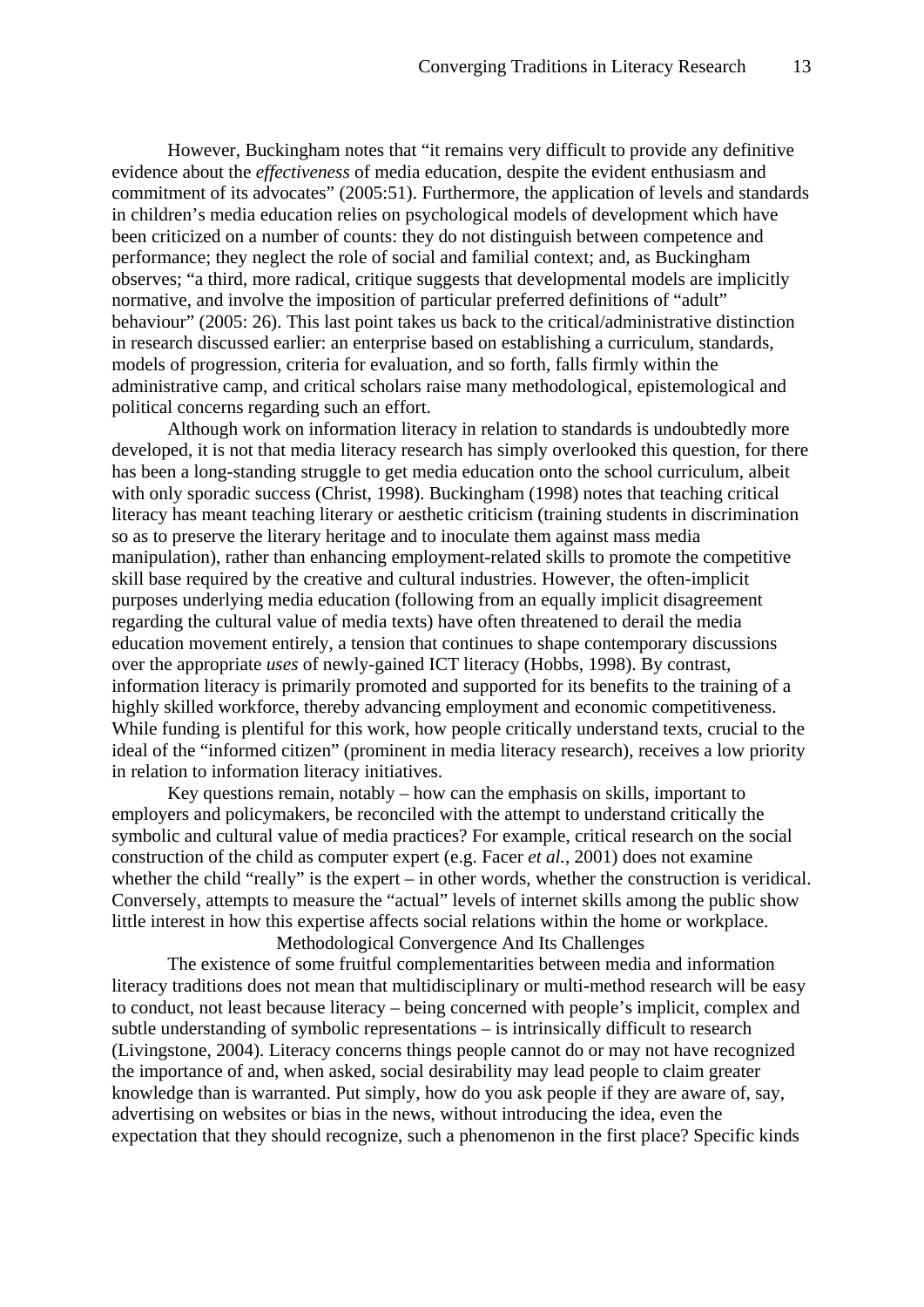of knowledge may be tested, following the model of formal education, but this may say little about awareness or, indeed, actual practices in everyday contexts.

Partly in response to these and other difficulties, a wide range of research methods are employed in media, communication and information studies, and these have been applied to the study of media and information literacies across diverse populations and across multiple media and information channels and sources. Broad trends in media and communications research, as elsewhere in the social sciences, lean towards the elaboration of existing methods rather than their replacement with wholly new methods, and towards the triangulation of qualitative and quantitative methods rather than the prioritization of any one approach (Alasuutari, 1995; Bertrand & Hughes, 2005; Deacon, 1999; Schroeder et al., 2003).

In adopting multimethod research designs, the aim is to overcome, or compensate for, the disadvantages of certain methods over others. For example, even with good design and a range of checks to limit biases and social desirability factors, surveys still rely on selfreported attitudes and practices, inviting observational methods to complement them. Similarly, qualitative methods sacrifice the advantages of surveys in terms of the diversity and representativeness of the population surveyed, they gain in the ability to pursue issues in greater depth, to contextualize findings, to capture ambivalences and uncertainties, and to cross-check claims against observational data. Thus many researchers seek to lay to rest the old battles between qualitative and quantitative research, though some continue to argue for one side or the other. In seeking to bridge the epistemological/ideological battleground that has long existed between proponents of quantitative and qualitative methodologies in the field of media and communications, Jensen (2002: 256) writes:

A first step in bridging the apparent abyss between the two paradigms is to ask whether some division of labour can be sustained. At least in principle, most contemporary research would recognize that its choice of methods must depend on what aspect of mediated communication is being examined, and on the purpose of the study – the "how" of research depends on its "what" and "why" …Few researchers would want to argue (or admit) that their conceptualizations and designs are driven by certain methods that are preferred as such.

Methodological triangulation offers a way forward since it offers a way to combine methods, and even, as Flick (2002: 227) suggests, may make it possible to combine epistemological approaches:

Triangulation was first conceived as a strategy for validating results obtained with the individual methods. The focus, however, has shifted increasingly towards further enriching and completing knowledge and transgressing the (always limited) epistemological potentials of the individual method.

Newly converging research on media and information literacies faces some significant practical as well as epistemological challenges. The skills basis of many studies into information literacy is faltering, as it chases the moving target of technology change. Media studies, on the other hand, must broaden to confront the new capabilities of new generations who are growing up with a significantly altered media and information environment – mobile, ubiquitous, networked (Lievrouw & Livingstone, 2005).

We also note other methodological problems. Longitudinal studies remain scarce, making it difficult to determine the specific factors that improve (or undermine) media or information literacy among the population (although see Anderson et al., 2004; Kraut et al., 2002). Cross-sectional panel studies tend to ask different questions in different waves and are less satisfactory when identifying causal explanations for observed changes over time,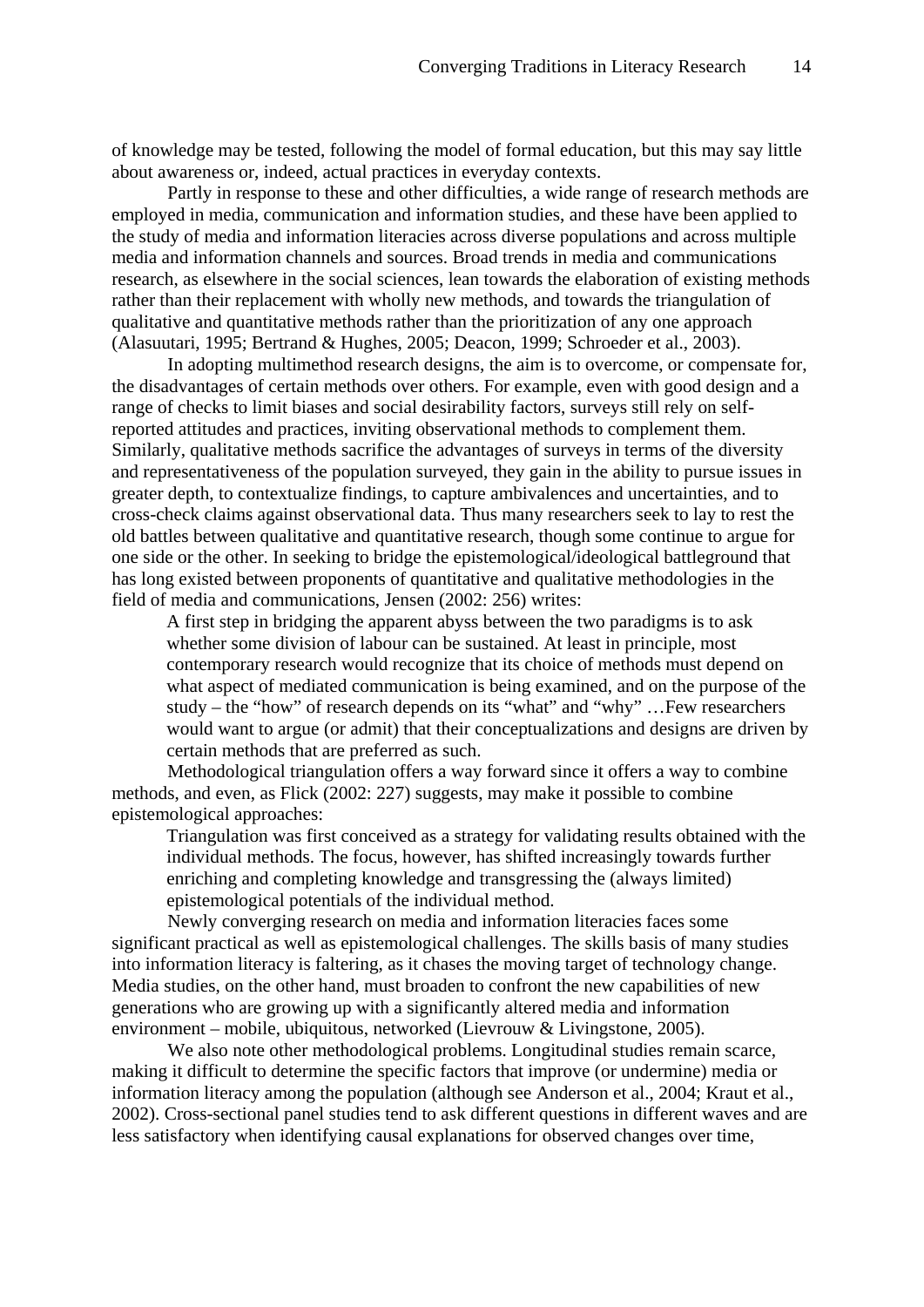making the identification of barriers and enablers hazardous (Pew, 2005). Particular care must be taken when assessing media and information literacies through opinion surveys, as favored by administrative approaches, for such data are difficult to interpret out of context. This applies especially to research on the subtleties of access, on understanding, and on most questions relating to the creation of communications. For example, the British Social Attitudes survey finds that, while 65% of broadband users trust the internet as a source of news (the same proportion that trust newspapers), the internet is less trusted among non users (59% trust newspapers versus 19% trust who internet news) (Bromley, 2004). A critical response to such research would ask whether greater trust indicates higher or lower levels of media literacy - greater discernment or greater naivety – or, indeed, whether there is a "right answer" to questions of trust.

Qualitative work may be promising here (Warnick, 2004). One small-scale study of 15 women investigated in-depth how the public comes to trust online medical information (Sillence *et al.*, 2004). This found three stages in developing trust. First, users quickly determine whether a site is suitable for further investigation; at this stage, regardless of the content of the site, users often reject sites for their design features (e.g. an inappropriate name, complex layout, lack of navigation, "boring" design, pop-up adverts, slow introductions, too much text, inadequate search or corporate look). Second, users become more analytic, evaluating the content of the site in more depth, and at this stage content becomes a major factor (with sites being rejected for being sponsored by pharmaceutical companies, for example, or accepted if the site author resembles the information-seeker). In the third stage, users begin to build an ongoing trusted relationship with the site as a trusted information provider (or brand). On the other hand, for straightforward measures of access and behavior, for charting areas of public concern, and for tracking change or differences across subgroups, opinion surveys have a clear value (Rice & Haythornthwaite, 2005). Yet such research may not be able to provide direct measures of literacy, leaving one to infer literacy from use: for example, as internet access continues to rise, it may be assumed – though it has not been demonstrated - that internet-related skills are also rising.

Priorities For The Converging Research Agenda

The differences between these two complex and well-developed traditions, as discussed in this chapter, together with the potential for convergence, are summarized in Table 1. Does the convergence of theory and method towards the exploration, evaluation and tracking of changing media and information literacies map out a future research agenda? We suggest that it does.

#### --- Insert Table 1 about here ---

At present, it appears that the strengths of information literacy research lie in its complex analysis of questions of access, while media literacy research raises key issues about critical understanding. In both approaches, however, we see the growing extension of existing methods to new objects of study, together with the use of multiple methods in research. There are some key research gaps, however.

We know more about basic questions of access than we do of more advanced forms of access: research is needed to track specifically-identified key navigational skills such as internet searching, use of interactive facilities on digital television, searching using public data bases, using the full functionality of mobile phones, and so forth. Tracking is also needed for the barriers to and inequalities in the acquisition of key operational and control skills (installing, operating, interconnecting, updating and protecting domestic technologies, including the ability to manage payment systems). As the content available expands greatly,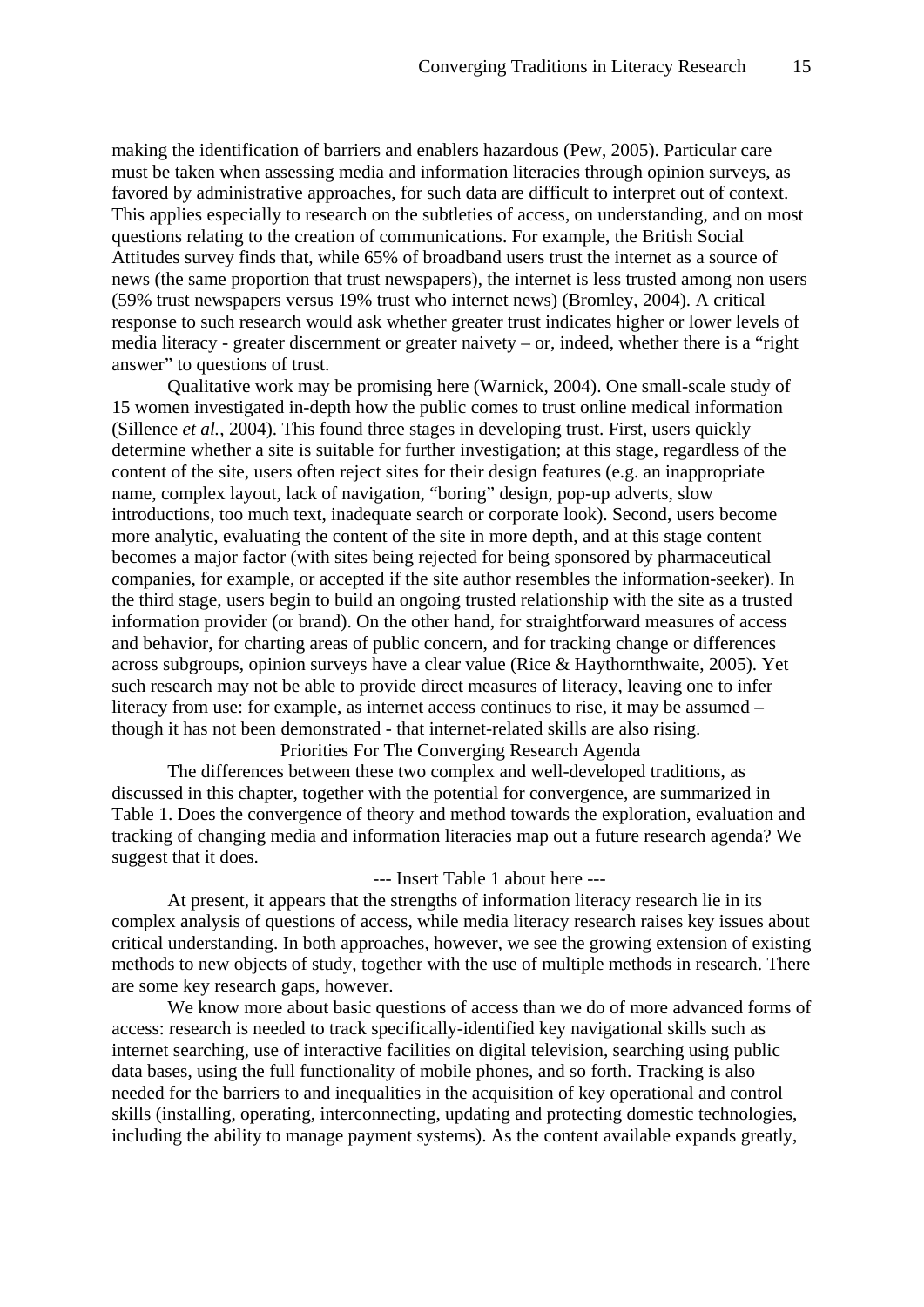many are concerned that people can manage their personal media environment: what are the issues in the prioritization or avoidance of certain kinds of content and services for different constituencies of the population? This includes understanding the options for regulating content entering the home, including tracking of parental concerns, competences and practices in managing and regulating their children's access to and use of different forms of electronic communication, together with children's experiences of being regulated and their growing skills in self-regulation (Livingstone & Bober, in press).

The balance of research reverses in relation to the dimension of literacy concerned with understanding. Here, most research has been conducted on broadcast media, and as yet very little exists for new media (internet, digital television, mobile communications, and other converged or new electronic information services). The priority here is to develop a subtle and detailed account of how people understand, trust and critically evaluate information and communication contents delivered on new platforms and disseminated and regulated in unfamiliar ways, that can match the analysis already developed for audience's understanding of (mass, broadcast) television content. Specifically, more research is needed into how people understand online news and political information, including what they define as news in the online environment. The question of trust is central, but under-theorized and so findings are often contradictory or unreliable. Survey research here should be complemented by qualitative work, leading to the development of a subtle account of critical literacy in this domain.

Although viewers are well aware of advertising when they are confronted with commercial messages on television (Sancho & Wilson, 2001), the changing conditions of advertising, including sponsorship, branding, merchandising, paid-for-content, and other forms of promotion through broadcasting, the internet and mobile phones, set new literacy requirements. Little research exists on adults' critical awareness of such promotional practices, nor on how better to support parental mediation of promotion to children (Kunkel & Wilcox, 2001; Montgomery & Pasnik, 1996). Perhaps here research can learn from "advertising literacy" research on children and television, now applied to new information and communication environment (Oates *et al.*, 2002).

Research is also needed into the degree of content "legibility" as a complement to levels of public literacy: if a book is badly written or type-set, we do not call the reader illiterate; if the news provides no accessible information about its sources, journalist conventions or editorial policy it is not the viewer who is at fault in struggling to evaluate the message; if a search engine appears to offer unbiased access to information resources while operating with commercial priorities invisible to the user, this limits how the user can critically evaluate the information accessed. This suggests that literacy should be conceived in relational terms, as in usability research, where good understanding is seen to depend on both a *usable* website and a *skilled* user.

Problematically, in discussions of literacy and, especially, of the population's failure to achieve certain levels of literacy, it is often implicitly assumed that interfaces are welldesigned, that the resources are clearly available and merely await appropriate use. But interfaces also obscure, impede, undermine, this being especially significant in the new media and information environment where conventions of representation are not yet familiar, cues to interpretation are inconsistent or confusing, and a cultural critique of the available information (beyond the crucial but simple questions, can you trust it, who put it there?) is not widespread. Isaacs and Walendowski (2002) argued that widely-used, supposedly 'userfriendly' software regularly flouts standard conventions for face-to-face conversation -–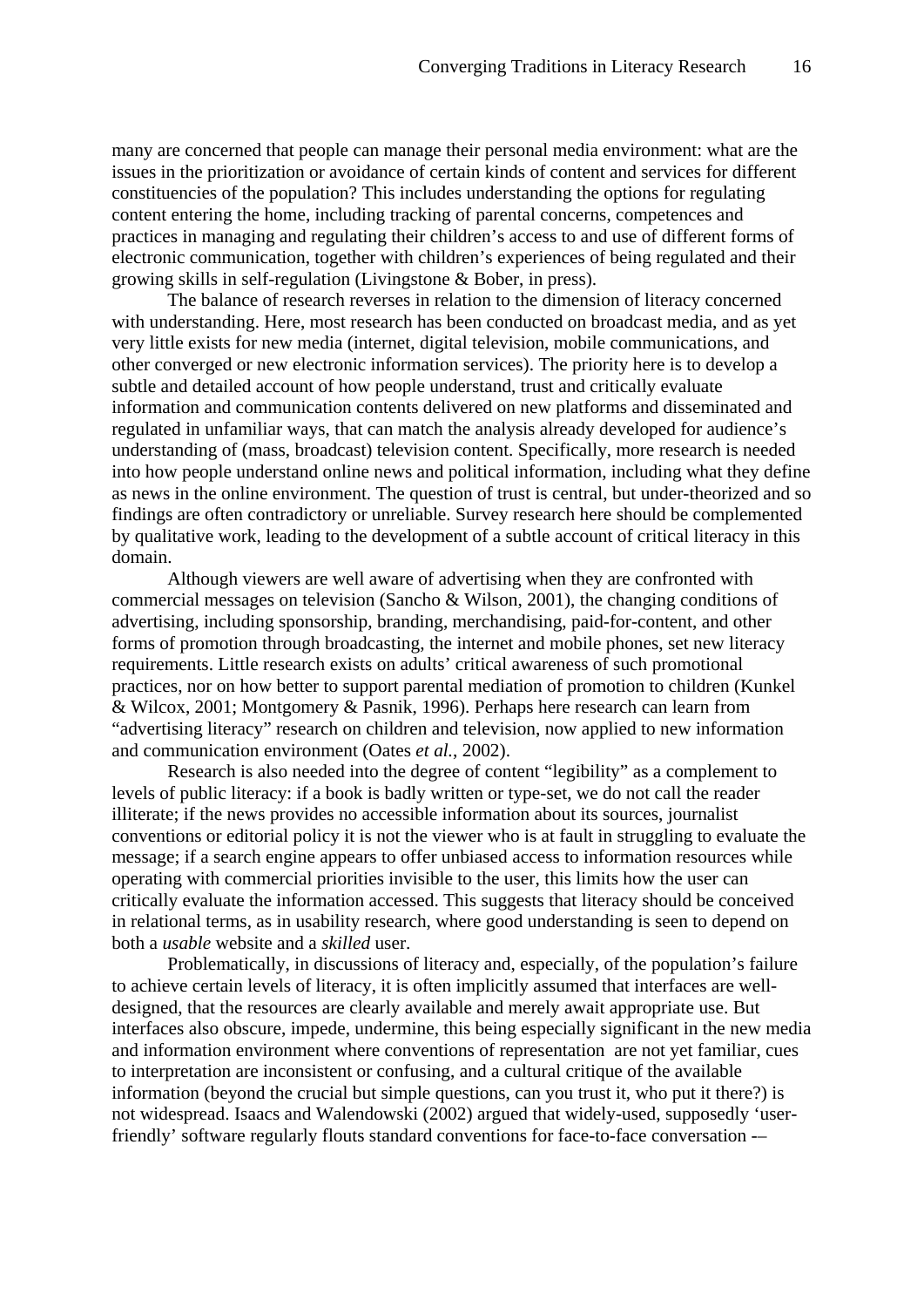offering inappropriate or unnecessary information, performing in an unpredictable way, requesting irrelevant information or providing misleading information, and offering confusing or even rude messages. Transgressions of these everyday rules include requiring users to make unnecessarily clicks, failing to retain preferences, pop-ups which break the user's flow, asking daft or confusing questions, presenting users with muddled and overfull webpages, failure to give feedback on whether a process worked or how long it might take and, lastly, the blaming of the user – 'fatal error', 'illegal' or 'invalid'.

A similar focus, on the relation between texts and readers, has been prominent in audience reception studies, inviting lessons to be transferred across from this field to that of new media and information literacies (Press & Livingstone, in press). On this view, media literacy depends on an effective interaction between the public and the media, with "literacy" being thought of as a dynamic process rather than a property of individuals. This process may be both enabled and impeded by individual or societal factors as well as by the institutional, textual and technological factors which shape the interface with the user or audience (Kress, 2003; Snyder, 1998). For example, Burbules (1998: 110) invites a critical semiotics of the online environment to match a critical literacy analysis, arguing that "a thoughtful hyperreader asks why links are made from certain points and not others; where those links lead; and what values are entailed in such decisions".

As noted earlier, by comparison with research on access and understanding, neither tradition has fully explored the core literacy issue of content creation by the public, although a glance at doctoral research topics in media studies departments reveals that this is a burgeoning area of study. What is the range of emerging creative and productive literacies among the population, and what are the barriers and enables in operation? Such questions are pressing, since the changing media environment potentially serves to democratize content creation and dissemination in hitherto unprecedented ways. Never before have the tools to make content been so widely available.

Research priorities include charting the emerging range of experiences with content creation: how many people have created content, what content have they made and, especially, how far do they achieve their ambitions? We also need to know more about the social benefits of apparently mundane content creation (sending text messages to friends, for example) as well as about the conditions to enable self-evidently significant content creation (artistic content perhaps, or democratic participation). And we need to understand the barriers and enablers - the skills people need and the difficulties they face, for encouraging content creation and interactivity seems more difficult than commonly supposed (Sparkler, 2004). We note also that although it is widely believed that creating content results in an increased critical understanding of media production processes, little research has examined, still less established, that this is the case (Kunkel *et al*., 2004). Does making content really improve a critical reading of professionally-produced contents? What are the benefits and, possibly, the disadvantages of increasing the ways in which the public not only receives but also responds to, interacts with, and creates its own content?

Finally, having recently conducted a wide-ranging literature review for both media and information literacy (Livingstone *et al*., 2005), we were struck by how little attention has been paid to the relations among the various dimensions of literacy. Can people be high on media literacy, say in relation to access-related skills and competences, but low in terms of critical understanding? It is widely assumed that skills of access precede the more "advanced" skills of content creation, and also that experience of content creation enhances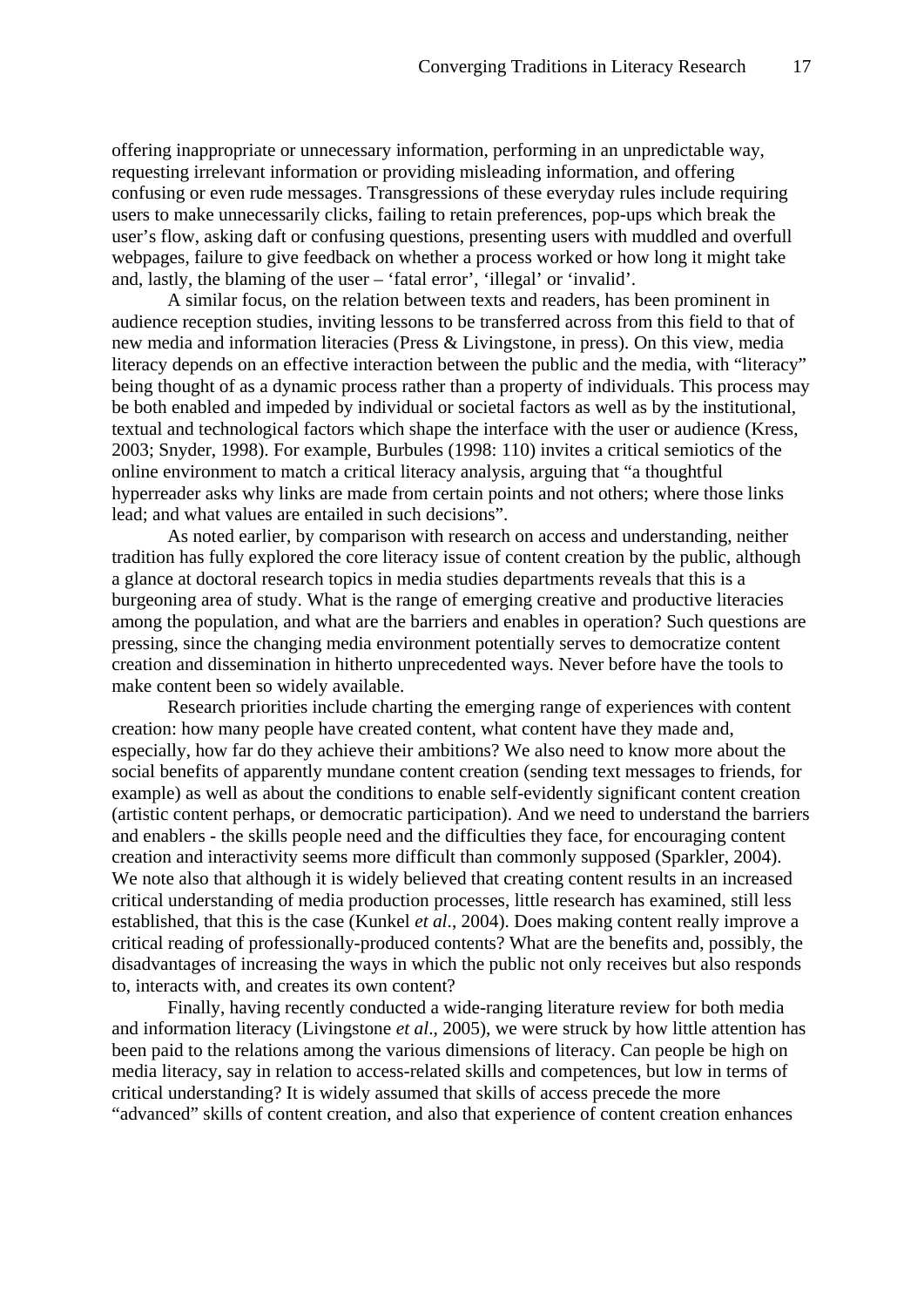critical literacy. Nonetheless, the coherence and interdependence of the dimensions of media literacy has received little research attention.

On The Importance Of Media And Information Literacies

In the introduction to this chapter we asked, what is the purpose of media literacy, information literacy, and all the other literacies, and why do they matter? We highlighted three purposes to which literacies are expected to contribute, first, democratic participation and active citizenship, second, knowledge economy, competition and choice, third, lifelong learning, cultural expression and personal fulfillment. Having looked at the field in relation to these undoubtedly ambitious aims, it is clear that there is much more research to be done, and many more literacy initiatives to be developed and supported.

This is most evident in the more active, participatory and creative aspects of engaging with new forms of media. For example, while there are many hopes for the potential for members of the public to participate in online debate, the actual levels of participation are often very low (Jankowski, 2005; Schneider, 1997). To take another example, a Pew Internet phone survey conducted in 2003 in the USA found that "44% of Internet users have created content for the online world through building or posting to Web sites, creating blogs, and sharing files" (Lenhart *et al.*, 2004); however, only "13% maintain their own website, and between 2% and 7% of internet users publish a web-log". Research also shows repeatedly that those who are "more literate" in these various ways tend to be those privileged already, according to traditional measures of inclusion and participation (Doring, 2002; Gunnell, 2002; Livingstone, Bober & Helsper, 2005). Thus it seems as though largely the same issues which shape who gets involved in the creation of old media are also shaping who gets involved in the creation of digital media, and who does not. As Mansell points out:

Despite the growth in the numbers of internet users, a rather small minority of these users has the capability to use the internet in ways that are creative and that augment their ability to participate effectively in today's knowledge societies (2004: 179).

In this chapter we have mapped some ways forward for media and information literacies research, identifying model studies and fruitful ways of converging two hitherto distinct traditions, as well as identifying some methodological challenges. In the end, we return to theory and urge an ambitious framework for research on new literacies. Media and information literacies do not simply concern the ability to the electronic program guide for digital television, or to complete one's income tax return online. Nor are the purposes restricted to becoming a more informed consumer or getting a better paid job, though in methodological terms, these may be more readily evaluated against tangible outcomes. For literacy concerns the historically and culturally conditioned relationship among three processes: the symbolic and material representation of knowledge, culture and values; the diffusion of interpretative skills and abilities across a heterogeneous population; and the institutional management (by public and private sector bodies) of the power that access to and skilled use of knowledge brings to those who are "literate".

This relationship is grounded in a centuries-old struggle between enlightenment and critical scholarship, setting those who see literacy as democratizing and so as empowering of ordinary people against those who see it as a source of inequality and so as elitist and divisive (Kellner, 2002; Livingstone, 2004; Luke, 1989). Debates over literacy are, in short, debates about the manner and purposes of public participation in society. Without a democratic and critical approach to media and information literacy, the public will be positioned merely as selective receivers, consumers of online information and communication. The promise of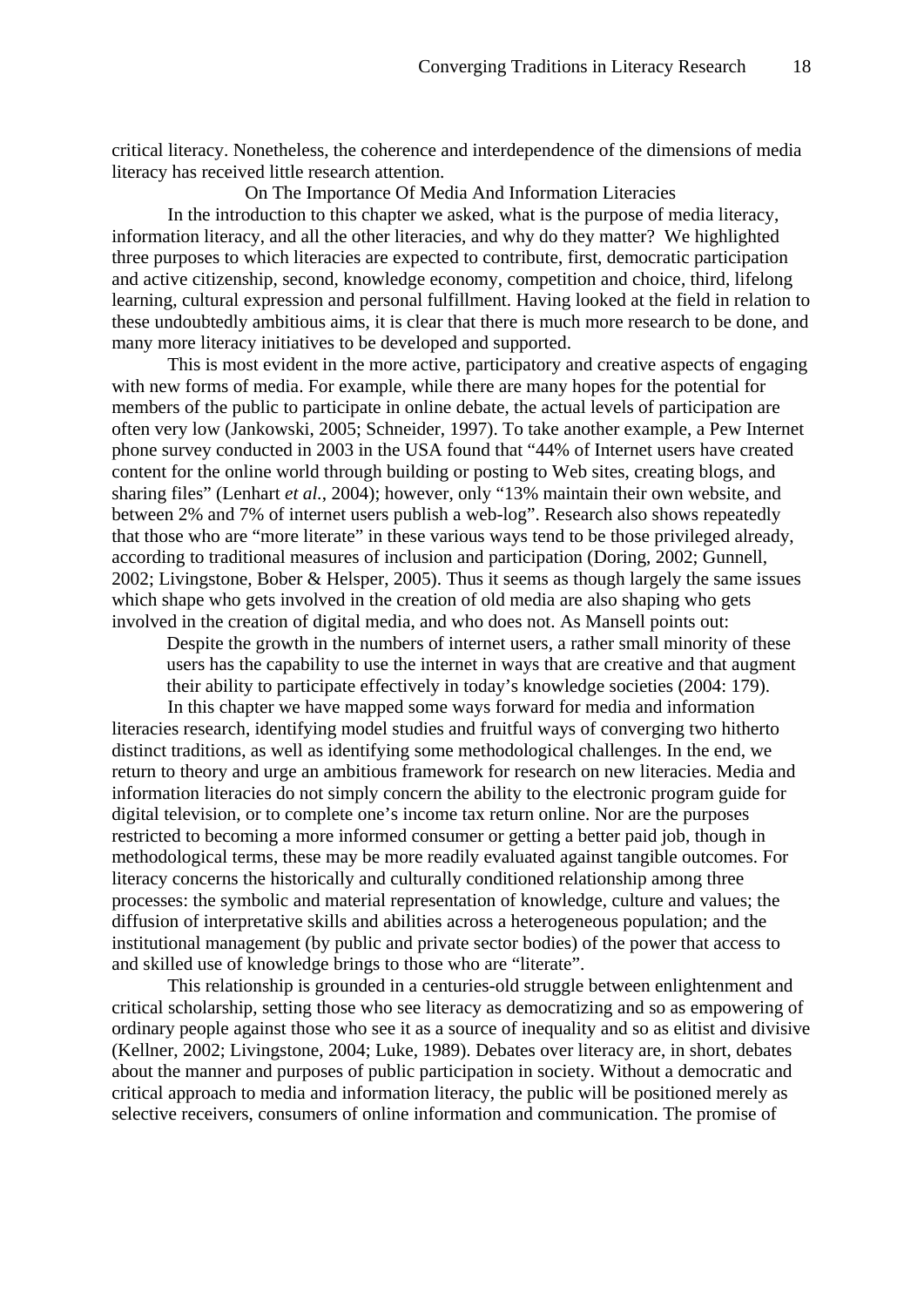literacy, surely, is that it can form part of a strategy to reposition the media user - from passive to active, from recipient to participant, from consumer to citizen.

## References

- Agre, P. (2004). Internet research: For and against. In M. Consalvo et al. (Ed.), *Internet research annual, volume 1* (pp. 25-36). New York: Peter Lang.
- Alasuutari, P. (1995). *Researching culture: Qualitative methods and cultural studies*. London: Sage.
- Anderson, B., Brynin, M., Raban, Y., Vicario, L., Ling, R., Nokolov, R., et al. (2004). Eliving: Life in a digital Europe: Waves 1-2, 2001-2002. Retrieved 14 Oct, 2004, from http://www.eurescom.de/e-living/index.htm
- Aufderheide, P. (1993). *Media Literacy: A report of the national leadership conference on media literacy.* Aspen, CO.: Aspen Institute.
- Bakardjieva, M., & Smith, R. (2001). The internet in everyday life: Computer networking from the standpoint of the domestic user. *New Media and Society, 3*(1), 67-83.
- Barbour, R. S., & Kitzinger, J. (Eds.). (1999). *Developing focus group research: Politics, theory and practice*. London: Sage.
- Bauer, M. W., & Gaskell, G. (Eds.). (2002). *Biotechnology the making of a global controversy*. Cambridge: Cambridge University Press.
- Bawden, D. (2001). Information and digital literacies: A review of concepts. *Journal of Documentation, 57*(2), 218-259.
- Baym, N. (2005). Interpersonal life online. In L. Lievrouw & S. Livingstone (Eds.), *The handbook of new media: Updated student edition.* London: Sage.
- Bazalgette, C. (1999). *Making movies matter*. London: British Film Institute www.bfi.org.uk.
- Bertrand, I., & Hughes, P. (2005). *Media research methods: Audiences, institutions, texts*. Basingstoke: Palgrave Macmillan.
- Bird, S. E. (2003). *The audience in everyday life: Living in a media world*. New York: Routledge.
- Bolter, J. D., & Grusin, R. (1999). *Remediation: Understanding new media*. Cambridge, Mass: MIT Press.
- Bradlow, E. T., Hoch, S. J., & Hutchinson, J. W. (2002). An assessment of basic computer proficiency among active internet users. *Journal of Educational and Behavioral Statistics, 27*(3), 237-253.
- Britt, M. A., & Gabrys, G. (2002). Implications of document-level literacy skills for web site design. *Behavior Research Methods Instruments & Computers, 34*(2), 170-176.
- Bromley, C. (2004). Can Britain close the digital divide? In A. Park, J. Curtice, K. Thomson, C. Bromley & M. Philips (Eds.), *British social attitudes - the 21st report* (pp. 73-98). London: Sage.
- Brown, C. M. (1999). Information literacy of physical science graduate students in the information age. *College & Research Libraries, 60*(5), 426-438.
- Bruce, C. S. (1999). Workplace experiences of information literacy. *International Journal of Information Management, 19*(1), 33-47.
- Buckingham, D. (1989). Television literacy: A critique. *Radical Philosophy, 51*, 12-25.
- Buckingham, D. (1998). Media education in the UK: Moving beyond protectionism. *Journal of Communication, 48*(1), 33-42.
- Buckingham, D. (2005). *The media literacy of children and young people: A review of the research literature*. London: Ofcom.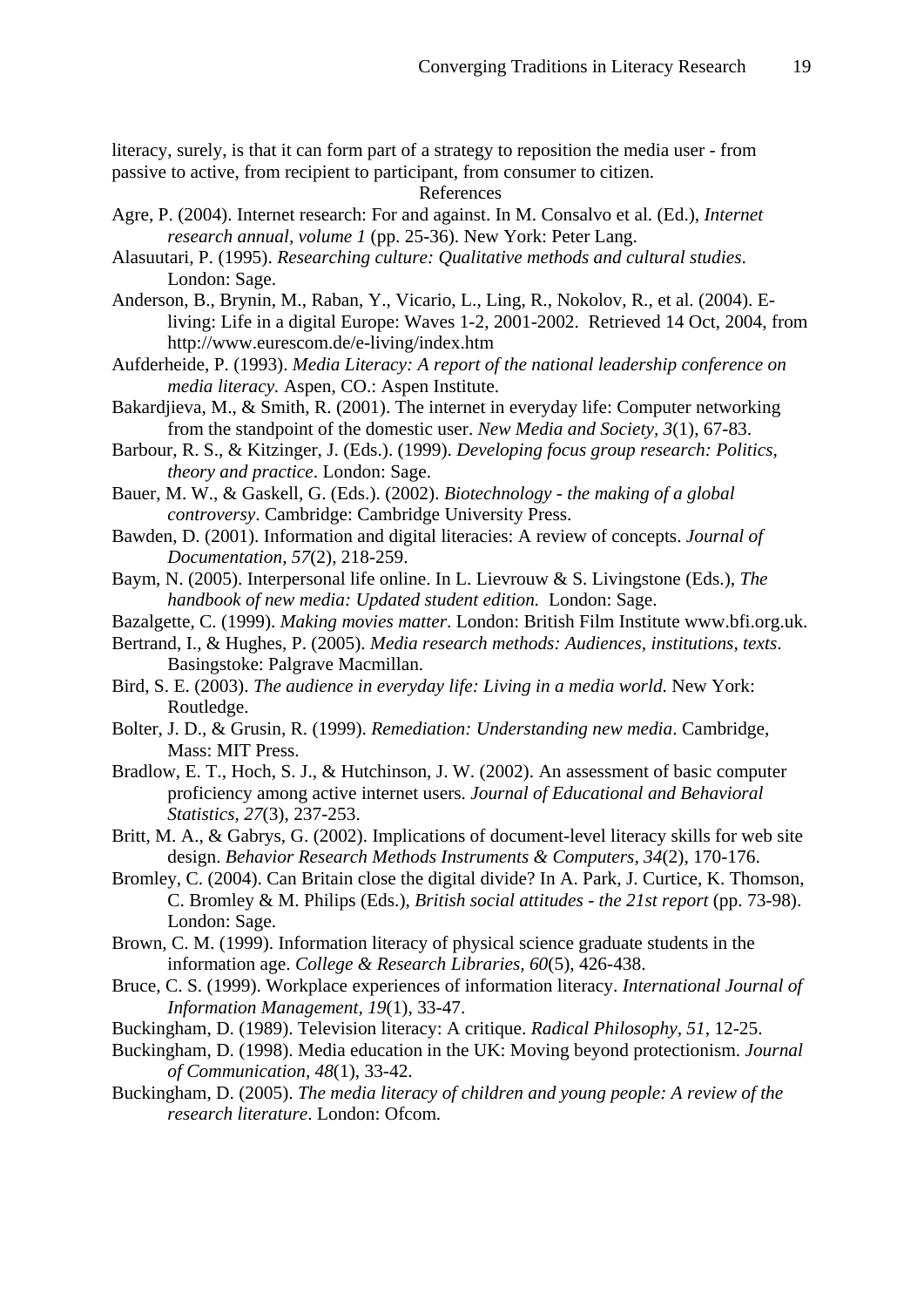- Burbules, N. C. (1998). Rhetorics on the web: Hyperreading and critical literacy. In I. Snyder (Ed.), *Page to screen: Taking literacy into the electronic era* (pp. 102-122). New York: Routledge.
- Christ, W. G., & Potter, W.J. (1998). Media literacy: Symposium. *Journal of Communication, 48*(1).
- Christiansen, C. C. (2004). News media consumption among immigrants in europe: The relevance of diaspora. *Ethnicities, 4*(2), 185-207.
- Church, G. M. (1999). The human-computer interface and information literacy: Some basics and beyond. *Information Technology and Libraries, 18*(1), 3-21.
- Clausen, H. (1997). Internet information literacy: Some basic considerations. *Libri, 47*(1), 25- 34.
- Corner, J. (1995). Media studies and the "knowledge problem". *Screen, 36*(2), 147-155.
- Council of Europe. (2005, 10-11 March). Integration and diversity: The new frontiers of European media and communications policy: Draft action plan and draft resolution no. 2. Retrieved 25 April, 2005, from http://www.coe.int/T/E/Com/Files/Ministerial-Conferences/2005-kiev/texte\_adopte.asp
- DCMS. (2001). *A general statement of policy by the department for culture, media and sport on media literacy and critical viewing skills*: Department for Culture, Media and Sport Broadcasting Policy Division.
- Deacon, D., Pickering, M., Golding, P., and Murdock, G. (1999). *Researching communications: A practical guide to methods in media and cultural analysis*. London: Arnold.
- Doring, N. (2002). Personal home pages on the web: A review of research. *Journal of Computer Mediated Communication, 7*(3), 1-28.
- Drezner, D. W., & Farrell, H. (2004, 2-5 September). *The power and politics of blogs.* Paper presented at the American Political Science Association Annual Conference, Chicago, Illinois.
- Educational Testing Service [ETS]. (2002). *Digital transformation: A framework for ICT literacy*. Princeton, NJ: Author*.* Retrieved December 15, 2004 from [http://www.ets.org/Media/Research/pdf/ICTREPORT.pdf](https://exchange.lse.ac.uk/exchweb/bin/redir.asp?URL=http://www.ets.org/Media/Research/pdf/ICTREPORT.pdf)
- Facer, K., Furlong, J., Furlong, R., & Sutherland, R. (2001). Constructing the child computer user: From public policy to private practices. *British Journal of Sociology of Education, 22*(1), 91-108.
- Flichy, P. (2005). New media history. In L. Lievrouw & S. Livingstone (Eds.), *Handbook of new media: Updated student edition*. London: Sage.
- Flick, U. (2002). *An introduction to qualitative research* (Second Edition ed.). London: Sage.
- Fox, S. (2002, July). Search engines: Pew internet project data memo. Retrieved 4 September, 2003, from
	- http://www.pewinternet.org/reports/pdfs/PIP\_Search\_Engine\_Data.pdf
- Freire, P., & Macedo, D. (1987). *Literacy: Reading the word and the world*. South Handley, MA: Bergin and Garvey.
- Gamson, W. A. (1992). *Talking politics*. Cambridge: Cambridge University Press.
- Gauntlett, D. (1997). *Video critical*. London: John Libbey.
- Gauntlett, D., & Hill, A. (1999). *TV living: Television culture and everyday life*. London New York: Routledge.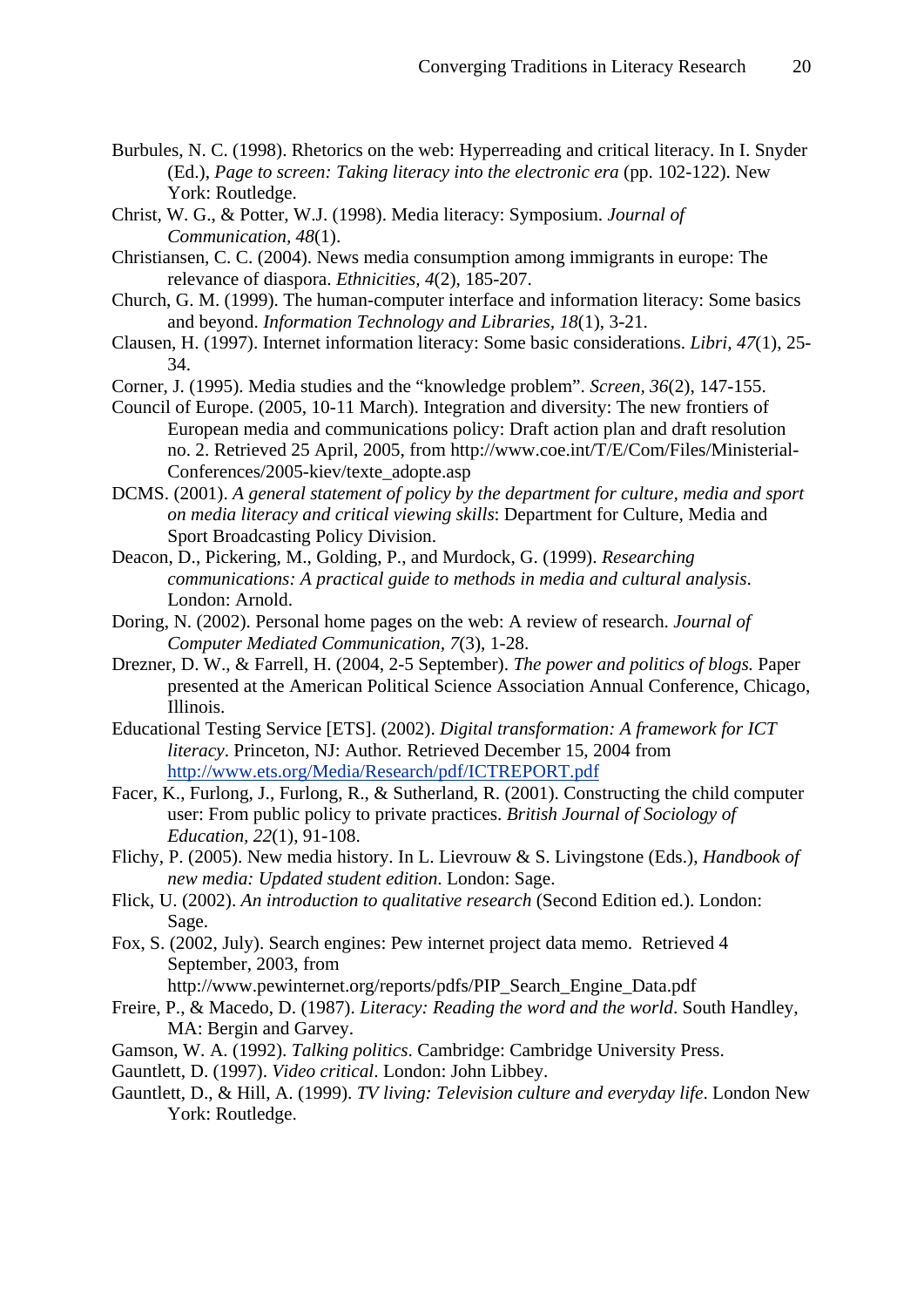- Gerbner, G., Gross, L., Morgan, M., & Signorielli, N. (1986). Living with television: The dynamics of the cultivation process. In J. Bryant & D. Zillman (Eds.), *Perspectives on media effects*. Hillsdale, N.J.: Erlbaum.
- Gillespie, M. (1995). *Television, ethnicity and cultural change*. London and New York: Routledge.
- Ginsburg, F. D., Abu-Lughod, L., & Larkin, B. (Eds.). (2002). *Media worlds: Anthropology on new terrain*. Berkeley, Cal.: University of California Press.
- Graber, D. A. (1988). *Processing the news: How people tame the information tide* (2nd ed.). New York: Longman.
- Gunnell, T. (2002). Counteracting the gap: Strategies for teaching media competence. In N. Jankowski (Ed.), *Community media in the information age* (pp. 333 - 358). Cresskill New Jersey: Hampton Press Inc.
- Hamilton, M., & Barton, D. (2000). The international adult literacy survey: What does it really measure? *International Review of Education, 46*(5), 377-390.
- Hargittai, E. (2004). The changing online landscape: From free-for-all to commercial gatekeeping. In P. Day & D. Schuler (Eds.), *Community practice in the network society: Local actions/global interaction*. New York: Routledge.
- Hartley, J. (2002). *Communication, cultural and media studies: The key concepts*. London: Routledge.
- Hine, C. (2001). Web pages, authors and audiences. *Information, Communication & Society, 4*(2), 182-198.
- Hobbs, R. (1998). The seven great debates in the media literacy movement. *Journal of Communication, 48*(1), 6-32.
- Hoover, S. M., Clark, L. S., & Alters, D. F. (2004). *Media, home, and family*. New York: Routledge.
- Hölscher, C., & Strube, G. (2000). Web search behavior of internet experts and newbies. *Computer Networks-the International Journal of Computer and Telecommunications Networking, 33*(1-6), 337-346.
- Information Literacy Meeting of Experts. (2003). *The Prague declaration: Towards an information literate society.* Retrieved 16 Sept, 2005 from http://www.nclis.gov/libinter/infolitconf&meet/postinfolitconf&meet/PragueDeclaration.pdf.
- Introna, L. D., & Nissenbaum, H. (2000). Shaping the web: Why the politics of search engines matters. *The Information Society, 16*(1), 169-185.
- Isaacs, & Walendowski. (2002). *Designing from both sides of the screen: How designers and engineers can colaborate to build a co-operative technology*. Indiana: New Riders.
- Jankowski, N. W. (2005). Creating community with media: History, theories and scientific investigations. In L. Lievrouw & S. Livingstone (Eds.), *Handbook of new media*: *Updated student edition*. London: Sage.
- Jenkins, H. (1992). *Textual poachers: Television fans and participatory culture*. Cambridge: Cambridge University Press.
- Jensen, K. B. (2002). The complementarity of qualitative and quantitative methodologies in media and communications research. In K. B. Jensen (Ed.), *A handbook of media and communications research: Qualitative and quantitative methodologies* (pp. 254-272). London: Routledge.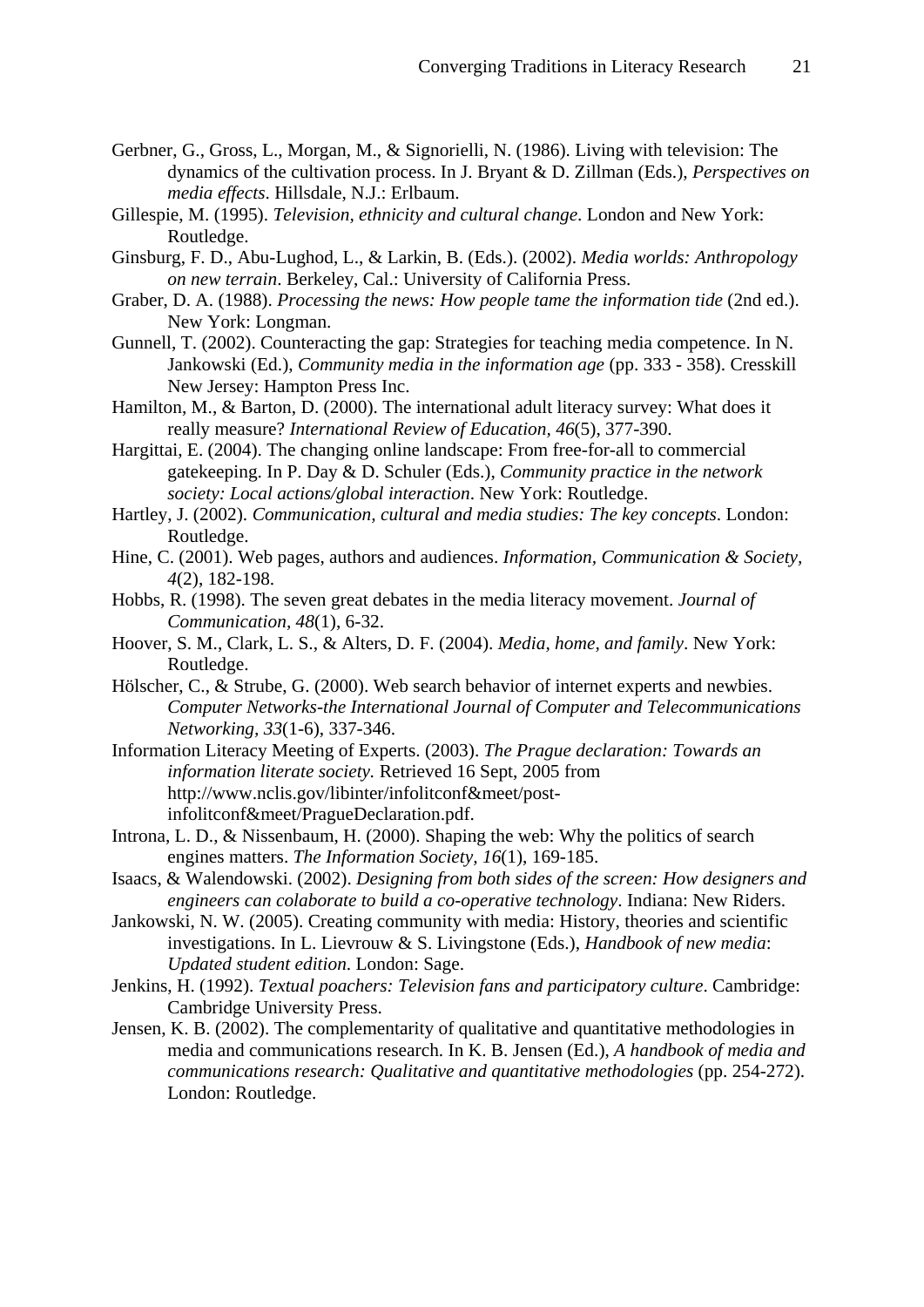- Kellner, D. (2002). New media and new literacies: Reconstructing education for the new millenium. In L. Lievrouw & S. Livingstone (Eds.), *The handbook of new media* (pp. 90-104). London: Sage.
- Kintgen, E. R., Kroll, B. M., & Rose, M. (Eds.). (1988). *Perspectives on literacy*. Carbondale, Ill.: Southern Illinois University Press.
- Kraut, R., Kiesler, S., Boneva, B., Cummings, J., Helgeson, V., & Crawford, A. (2002). Internet paradox revisited. *Journal of Social Issues, 58*(1), 49-74.
- Kress, G. (2003). *Literacy in the new media age*. London: Routledge.
- Kubey, R. (2004). Media literacy and the teaching of civics and social studies at the dawn of the 21st century. *American Behavioral Scientist, 48*(1), 69-77.
- Kunkel, D., & Wilcox, B. (2001). Children and media policy. In D. G. Singer & J. L. Singer (Eds.), *Handbook of children and the media* (pp. 589-604). Thousand Oaks: Sage.
- Kunkel, D., Wilcox, B., Cantor, J., Palmer, E., Linn, S., & Dowrick, P. (2004). *Report of the APA task force on advertising and children*.
- Lazarsfeld, P. F. (1941). Remarks on administrative and critical communications research. *Studies in Philosophy and Science, 9*, 3-16.
- Lievrouw, L., & Livingstone, S. (2005) Introduction to the updated student edition. In Lievrouw, L., & Livingstone, S. (Eds), *Handbook of New Media: Updated student edition*. London: Sage.
- Lenhart, A., Horrigan, J. B., & Fallows, D. (2004). *Content creation online*: Pew Internet & American Life Project.
- Levy, M. R., & Gurevitch, M. (Eds.). (1994). *Defining media studies: Reflections on the future of the field*. New York: Oxford University Press.
- Liff, S., Steward, F., & Watts, P. (2002). New public places for internet access: Networks for practice-based learning and social inclusion. In S. Woolgar (Ed.), *Virtual society? Technology, cyberbole, reality* (pp. 78-98). Oxford: OUP.
- Ling, R. (2004). *The mobile connection: The cell phone's impact on society*. San Francisco: Elsevier.
- Livingstone, S. (1998). *Making sense of television: The psychology of audience interpretation* (2 ed.). London: Routledge.
- Livingstone, S. (2002). *Young people and new media: Childhood and the changing media environment*. London: Sage.
- Livingstone, S. (2004). Media literacy and the challenge of new information and communication technologies. *Communication Review, 7*, 3-14.
- Livingstone, S. (2005). Critical debates in internet studies: Reflections on an emerging field. In J. Curran, and Gurevitch, M. (Ed.), (5th ed.). London: Sage.
- Livingstone, S., & Bober, M. (in press). Regulating the internet at home: Contrasting the perspectives of children and parents. In D. Buckingham & R. Willett (Eds.), *Digital generations*.
- Livingstone, S., Bober, M., and Helsper, E. J. (2005) Active participation or just more information? Young people's take up of opportunities to act and interact on the internet. *Information, Communication and Society*, 8(3), 287-314.
- Livingstone, S., & Thumim, N. (2003). *Assessing the media literacy on UK adults: A review of the academic literature*: Report commissioned by BSC/ITC/BFI/NIACE. Retrieved 10/10/05 from <http://www.ofcom.org.uk/static/archive/bsc/pdfs/research/litass.pdf>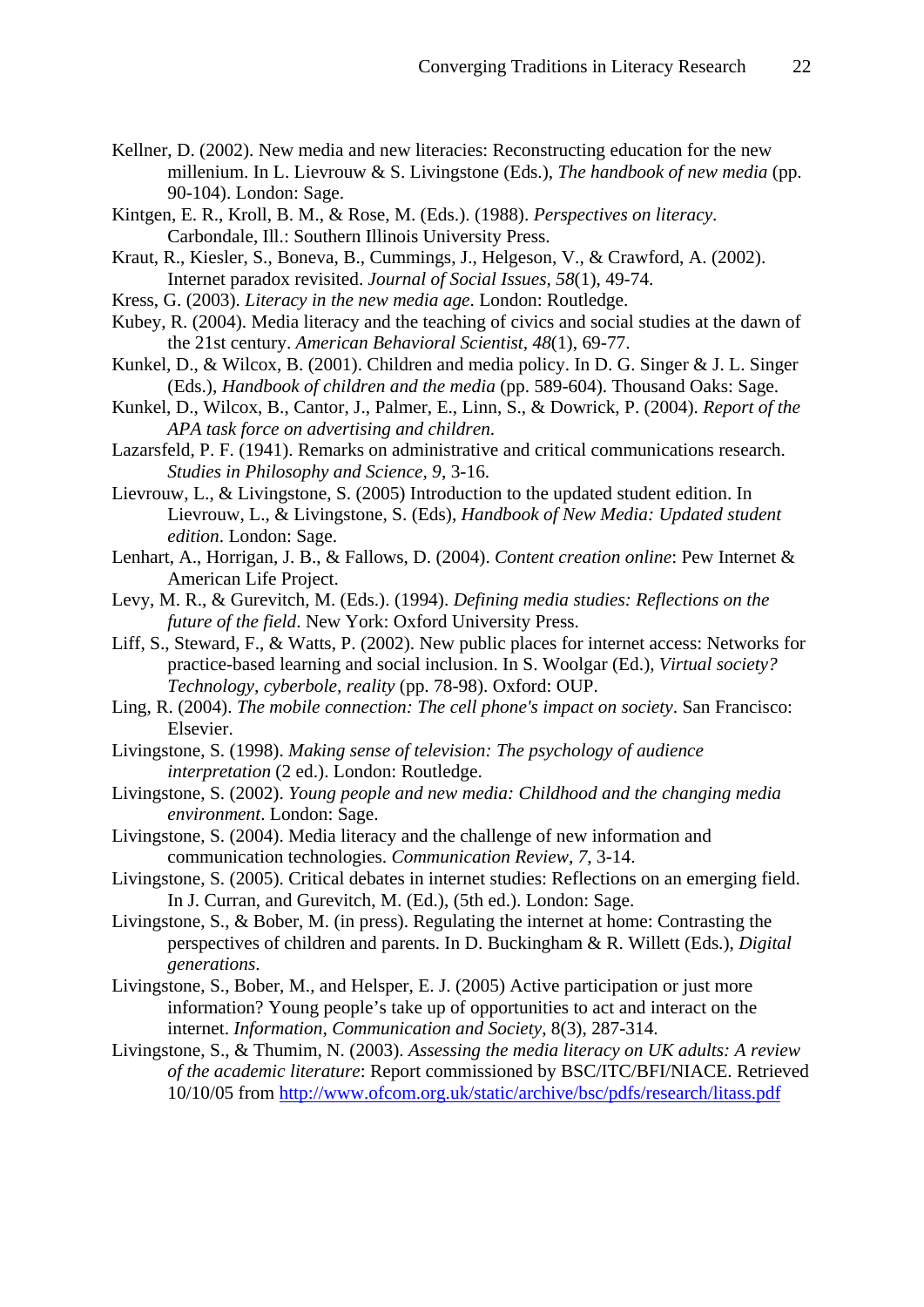- Livingstone, S., Van Couvering, E. J., & Thumim, N. (2005). *Adult media literacy: A review of the literature*. London: Ofcom. Retrieved 10/10/05 from [http://www.ofcom.org.uk/advice/media\\_literacy/medlitpub/medlitpubrss/aml](http://www.ofcom.org.uk/advice/media_literacy/medlitpub/medlitpubrss/aml).
- Luke, C. (1989). *Pedagogy, printing and protestantism: The discourse of childhood*. Albany, NY: State University of New York Press.
- Lunt, P., & Livingstone, S. (1996). Rethinking the focus group in media and communications research. *Journal of Communication, 46*(2), 79-98.
- Lyman, P., & Wakeford, N. (1999). Going into the (virtual) field. *American Behavioral Scientist, 43*(3), 359-376.
- Machill, M., Neuberger, C., Schweiger, W., & Wirth, W. (2004). Navigating the internet: A study of German-language search engines. *European Journal of Communication, 19*(3), 321-347.
- Mansell, R. (2004). Political economy, power and new media. *New Media and Society, 6*(1), 96-105.
- Marcum, J. W. (2002). Rethinking information literacy. *Library Quarterly, 72*(1), 1-26.
- McChesney, R. W. (1996). The internet and US. Communication policy-making in historical and critical perspective. *Journal of Communication, 46*(1), 98-124.
- Michalski, M., Preston, A., Gillespie, M., & Cheesman, T. (2002). *After September 11: TV news and transnational audiences*. London: Report to the ESRC/Open University/BFI/BSC/ITC.
- Miller, D., & Slater, D. (2000). *The internet: An ethnographic approach*. London: Berg.
- Montgomery, K., & Pasnik, S. (1996). *Web of deception: Threats to children from online marketing*. Washington: Centre for Media Education.
- Morley, D. (1992). *Television, audiences and cultural studies*. London: Routledge.
- Morrow, R. A., & Brown, D. D. (1994). *Critical theory and methodology* (Vol. 3). Thousand Oaks: Sage.
- Murdock, G., Hartmann, P., & Gray, P. (1995). Contextualizing home computers: Resources and practices. In N. Heap, R. Thomas, G. Einon, R. Mason & H. Mackay (Eds.), *Information technology and society: A reader* (pp. 269-283). London: Sage.
- NIACE. (2004). *ICT skill for life report*. London: National Institute for Adult and Continuing Education/DFES.
- Oates, C., Blades, M., & Gunter, B. (2002). Children and television advertising: When do they understand persuasive intent? *Journal of Consumer Behavior, 1*(3), 238-245.
- OECD. (2004). *Learning for tomorrow's world: First results from Pisa 2003*. Paris: OECD.

Ofcom. (2004a). *The communications market*. London: Ofcom.

- Ofcom. (2004b). *Ofcom's strategy and priorities for the promotion of media literacy: A statement*. London: Ofcom.
- Office of the e-Envoy. (2004). *UK online annual report*. London: Office of the e-Envoy.
- Pew. (2005, January). *Search engine users: Internet searchers are confident, satisfied and trusting - but they are also unaware and naïve*. Washington, DC: Pew Internet & American Life (www.pewinternet.org).
- Philo, G. (1993). Getting the message: Audience research in the Glasgow University Media Group. In J. Eldridge (Ed.), *Getting the message: News, truth and power*. London: Routledge.
- Phipps, L. (2000). New communications technologies: A conduit for social inclusion. *Information, Communication and Society, 3*(1), 39-68.
- Potter, W. J. (2004). *Theory of media literacy: A cognitive approach*. Thousand Oaks: Sage.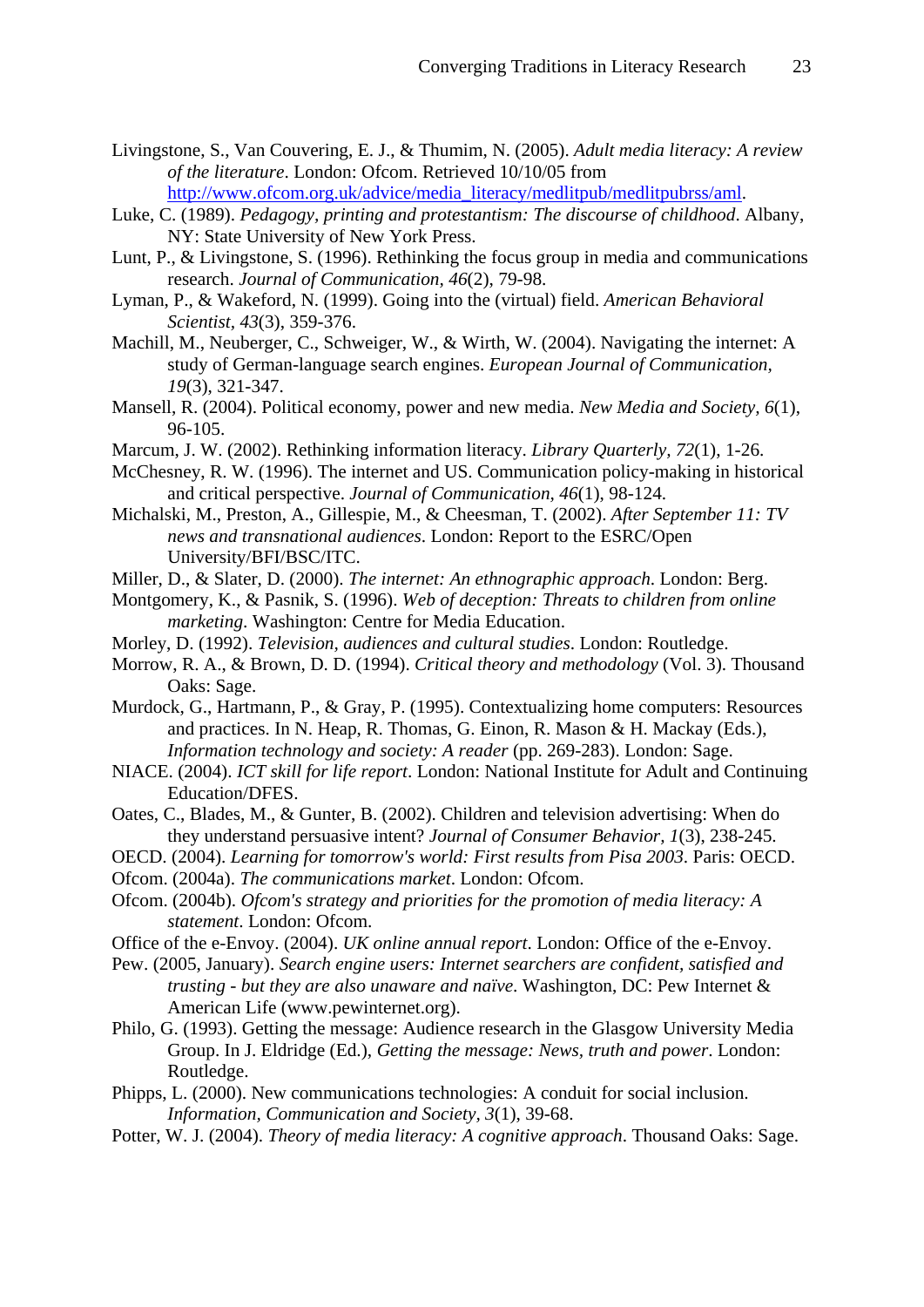- Press, A., & Livingstone, S. (in press). Taking audience research into the age of new media: Old problems and new challenges. In M. White & J. Schwoch (Eds.), *The question of method in cultural studies*. Oxford: Blackwell.
- Press, A. L. (1991). *Women watching television*. Philadelphia: University of Pennsylvania Press.
- Rice, R. , & Haythornthwaite, C. (200). New media access, use and equity. In L. Lievrouw & S. Livingstone (Eds.), *Handbook of new media: Updated student edition*. London: Sage.
- Richter, T., Naumann, J., & Groeben, N. (2001). The computer literacy inventory (incobi): An instrument for the assessment of computer literacy and attitudes toward the computer in university students of the humanities and the social sciences. *Psychologie in Erziehung Und Unterricht, 48*(1), 1-13.
- Roberts, P. (2000). Literacy in the age of information knowledge, power or domination? An assessment of the international adult literacy survey. *International Review of Education, 46*(5), 433-454.
- Sancho, J., & Wilson, A. (2001). *Boxed in: Offence from negative stereotyping in television advertising*. London: ITC.
- Saranjit, S., & Lennard, L. (2004). *Health literacy: Being able to make the most of health*. London: National Consumer Council on behalf of the Department of Health.
- Schlesinger, P., Haynes, R., Boyle, R., McNair, B., Dobash, R. E., & Dobash, R. (1998). *Men viewing violence*. London: Broadcasting Standards Commission.
- Schneider, S. (1997). *Expanding the public sphere through computer-mediated communication: Political discussion about abortion in a usenet news group.* Massachusetts Institute of Technology, Cambridge.
- Schroeder, K., Drotner, K., Kline, S., & Murray, C. (2003). *Researching audiences*. London: Arnold.
- SCONUL Advisory Committee on Information Literacy. (1999). *Information skills in higher education*: Society of College, National and University Libraries.
- Sefton-Green, J. (Ed.). (1999). *Young people, creativity and new technologies: The challenge of digital arts*. London: Routledge.
- Selwyn, N. (2004). Reconsidering political and popular understandings of the digital divide. *New Media & Society, 6*(3), 341-362.
- Sillence, E., Briggs, P., & Fishwick, L. (2004, 24-29 April). *Trust and mistrust of online health sites.* Paper presented at the CHI 2004 Conference, Vienna, Austria.
- Silverstone, R., & Hirsch, E. (Eds.). (1992). *Consuming technologies: Media and information in domestic spaces*. London: Routledge.
- Slater, D. (2002). Social relationships and identity online and offline. In L. Lievrouw & S. Livingstone (Eds.), *The handbook of new media* (pp. 534-547). London: Sage.
- Snyder, I. (Ed.). (1998). *Page to screen: Taking literacy into the electronic era*. London: Routledge.
- Sparkler. (2004). *Harnessing the magic of the BBC's community based creative projects: Qualitative research debrief*. London: BBC.
- Spink, A., Wolfram, D., Jansen, M. B. J., & Saracevic, T. (2001). Searching the web: The public and their queries. *Journal of the American Society for Information Science and Technology, 52*(3), 226-234.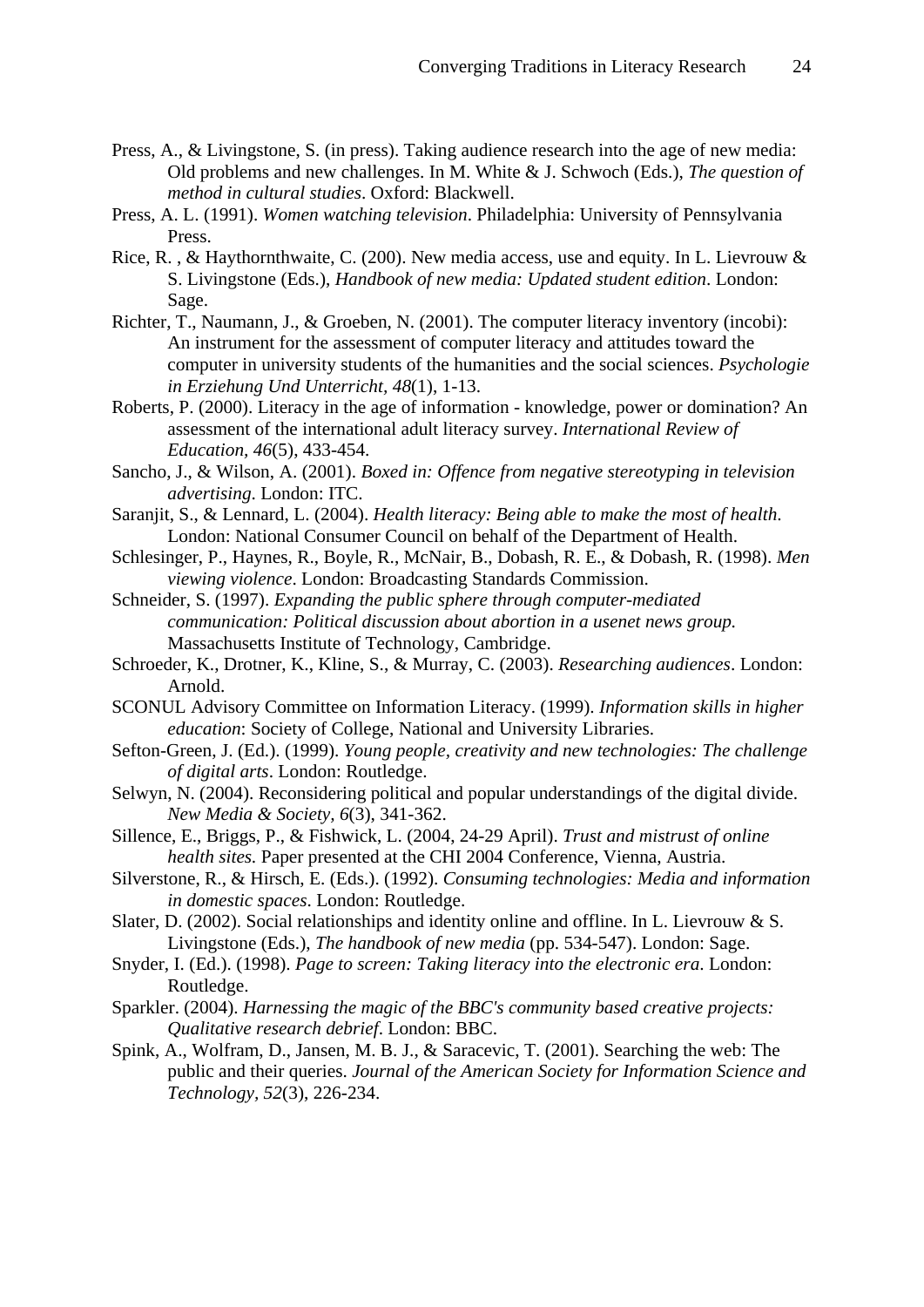Thumim, N. (2004). *Mediation and self-representation in public culture: Two cases from contemporary Britain.* Unpublished PhD Thesis. London: London School of Economics and Political Science.

Towler, R. (2001). *The public's view 2001*. London: ITC/BSC research publication.

- Travers, A. (2002). Postmodern research, postmodern practice: Studying the barriers to cyberliteracy among mentally disabled women. *Sociological Practice: A Journal of Clinical and Applied Sociology, 4*(4), 279 -291.
- Tuathail, G. O., & McCormack, D. (1998). The technoliteracy challenge: Teaching globalisation using the internet. *Journal of Geography in Higher Education, 22*(3), 347-361.
- Turner, G. M., Sweany, N. W., & Husman, J. (2000). Development of the computer interface literacy measure. *Journal of Educational Computing Research, 22*(1), 37-54.
- Tyner, K. (1998). *Literacy in a digital world: Teaching and learning in the age of information*. Mahwah, NJ: Lawrence Erlbaum Associates.
- Van Couvering, E. (2004, 24-30 July). *New media? A political economy of search engines.* Paper presented at the International Association of Media and Communications Researchers, Porto Alegre, Brazil.
- Walton, M., & Archer, A. (2004). The web and information literacy: Scaffolding the use of web sources in a project-based curriculum. *British Journal of Educational Technology, 35*(2), 173-186.
- Warnick, B. (2002). *Critical literacy in a digital era: Technology, rhetoric and the public interest*. Mahwah, NJ: Lawrence Erlbaum Associates.
- Warnick, B. (2004). Online ethos: Source credibility in an "authorless" environment. *American Behavioral Scientist, 48*(2), 256-265.
- Williams, J., Clemens, S., Oleinikova, K., & Tarvin, K. (2003). *The skills for life survey: A national needs and impact survey of literacy, numeracy and ICT skills*. Norwich: The Department for Education and Skills.
- Williams, R. (1983). *Keywords: A vocabulary of culture and society*. London: Fontana.
- Yin, R. K. (2003). *Case study research design and methods* (3rd ed.). Thousand Oaks London New Delhi: Sage.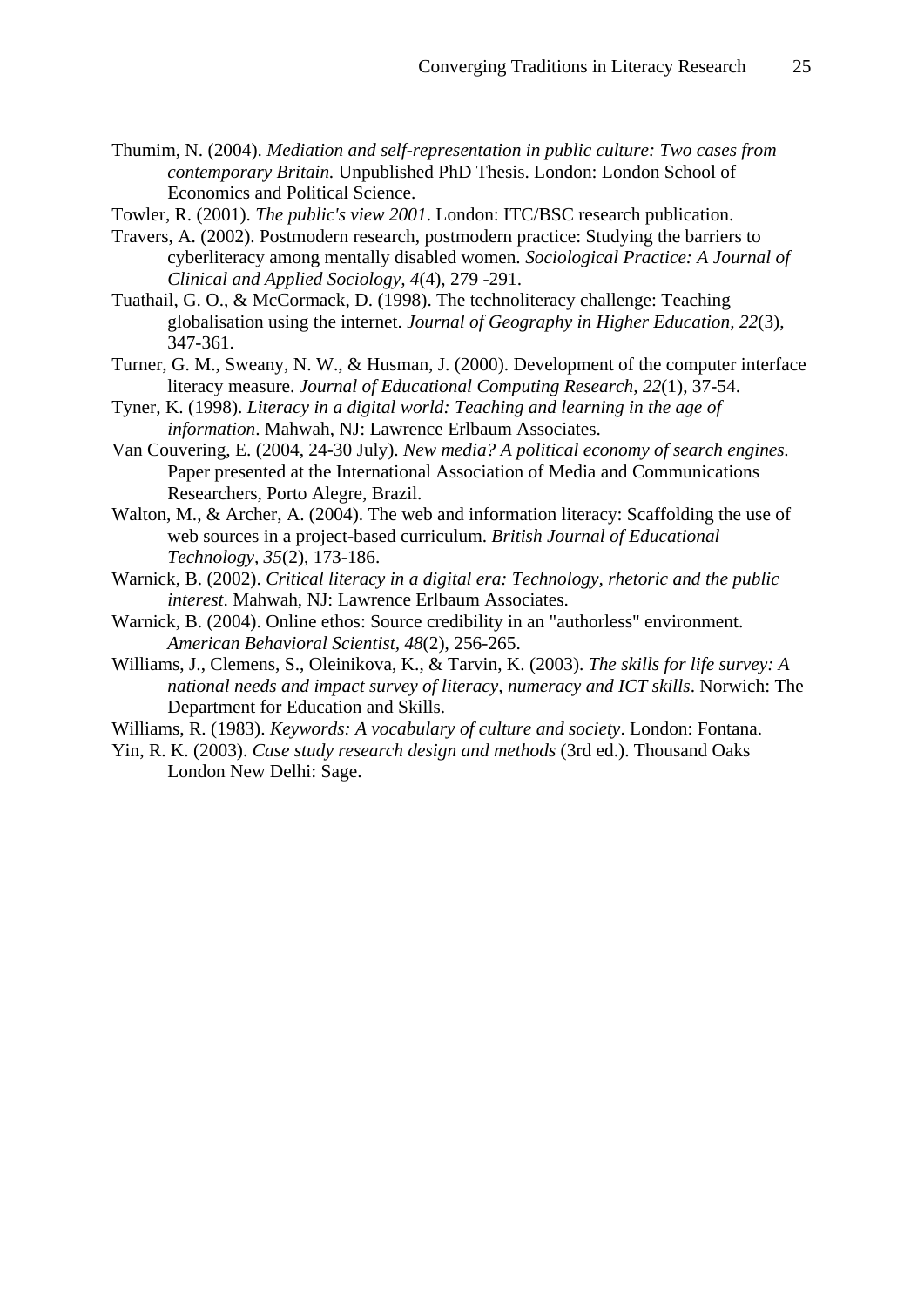| Comparison of Media Literacy and Information Literacy Research Traditions |                                                                                                                                                                                                                                                                                                                                             |                                                                      |  |
|---------------------------------------------------------------------------|---------------------------------------------------------------------------------------------------------------------------------------------------------------------------------------------------------------------------------------------------------------------------------------------------------------------------------------------|----------------------------------------------------------------------|--|
|                                                                           | Information literacy tradition                                                                                                                                                                                                                                                                                                              | Media literacy tradition                                             |  |
| Technological                                                             | Telecommunications<br>$\bullet$                                                                                                                                                                                                                                                                                                             | <b>Broadcasting</b><br>٠                                             |  |
| focus                                                                     | Computing                                                                                                                                                                                                                                                                                                                                   | Audiovisual media                                                    |  |
|                                                                           | Information systems                                                                                                                                                                                                                                                                                                                         | Print                                                                |  |
|                                                                           |                                                                                                                                                                                                                                                                                                                                             | Comment: As digital/mobile/online media and information technologies |  |
|                                                                           | converge, both traditions will increasingly share an overlapping focus                                                                                                                                                                                                                                                                      |                                                                      |  |
| Definition of                                                             | "Knowledge of one's information                                                                                                                                                                                                                                                                                                             | "The ability to access, analyze,                                     |  |
| literacy                                                                  | concerns and needs, and the ability                                                                                                                                                                                                                                                                                                         | evaluate and communicate                                             |  |
|                                                                           | to identify, locate, evaluate,                                                                                                                                                                                                                                                                                                              | messages in a variety of forms."                                     |  |
|                                                                           | organize and effectively create,                                                                                                                                                                                                                                                                                                            | (Aufderheide, 1993)                                                  |  |
|                                                                           | use and communicate                                                                                                                                                                                                                                                                                                                         |                                                                      |  |
|                                                                           | information." (Information                                                                                                                                                                                                                                                                                                                  |                                                                      |  |
|                                                                           | Literacy Meeting of Experts,<br>2003)                                                                                                                                                                                                                                                                                                       |                                                                      |  |
|                                                                           | Comment: If a converged unified approach rather than proliferation of                                                                                                                                                                                                                                                                       |                                                                      |  |
|                                                                           | literacies is favored, the similarities between these definitions are                                                                                                                                                                                                                                                                       |                                                                      |  |
|                                                                           | promising                                                                                                                                                                                                                                                                                                                                   |                                                                      |  |
| Main research                                                             | Barriers/enablers to access and<br>$\bullet$                                                                                                                                                                                                                                                                                                | Understanding<br>$\bullet$                                           |  |
| focus and gaps                                                            | use                                                                                                                                                                                                                                                                                                                                         | Critical literacy                                                    |  |
|                                                                           | Evaluation of skills and<br>abilities                                                                                                                                                                                                                                                                                                       | Creative/productive literacies                                       |  |
|                                                                           | Comment: The information literacy tradition could benefit from more<br>critical analysis of information; the media literacy tradition could benefit<br>from a more complex account of access. Both approaches lack a<br>sustained analysis of content creation, construing people more as<br>receivers than producers of information/texts. |                                                                      |  |
|                                                                           |                                                                                                                                                                                                                                                                                                                                             |                                                                      |  |
| Disciplinary                                                              | Engineering/computer science<br>$\bullet$                                                                                                                                                                                                                                                                                                   | Arts and humanities, especially<br>$\bullet$                         |  |
| origins                                                                   | Library science and education                                                                                                                                                                                                                                                                                                               | film studies & cultural studies                                      |  |
|                                                                           | Design, especially                                                                                                                                                                                                                                                                                                                          | Social sciences, especially                                          |  |
|                                                                           | human/computer interaction                                                                                                                                                                                                                                                                                                                  | sociology & social psychology                                        |  |
|                                                                           | Comment: Both approaches are internally divided in their relation to                                                                                                                                                                                                                                                                        |                                                                      |  |
|                                                                           | social critique (here theorized in terms of administrative vs. critical                                                                                                                                                                                                                                                                     |                                                                      |  |
|                                                                           | <i>research</i> )                                                                                                                                                                                                                                                                                                                           |                                                                      |  |
| Strengths                                                                 | Models of standards, levels<br>$\bullet$                                                                                                                                                                                                                                                                                                    | Models of content<br>$\bullet$                                       |  |
|                                                                           | and progression                                                                                                                                                                                                                                                                                                                             | understanding, e.g.,                                                 |  |
|                                                                           | Separation of competence from<br>٠                                                                                                                                                                                                                                                                                                          | encoding/decoding, uses $\&$                                         |  |
|                                                                           | performance                                                                                                                                                                                                                                                                                                                                 | gratifications                                                       |  |
|                                                                           | Complex analysis of access                                                                                                                                                                                                                                                                                                                  | Integrated analysis of                                               |  |
|                                                                           | Measures of the effectiveness<br>٠                                                                                                                                                                                                                                                                                                          | production/text/ audience                                            |  |
|                                                                           | of information literacy                                                                                                                                                                                                                                                                                                                     | Analysis of literacy at meso and                                     |  |
|                                                                           | education<br>Accessibility guidelines                                                                                                                                                                                                                                                                                                       | macro levels (not just as an<br>individual attribute)                |  |

Table 1 *Comparison of Media Literacy and Information Literacy Research Traditions* 

*Comment: Research has yet to consider how far the strengths of each approach can benefit the other*